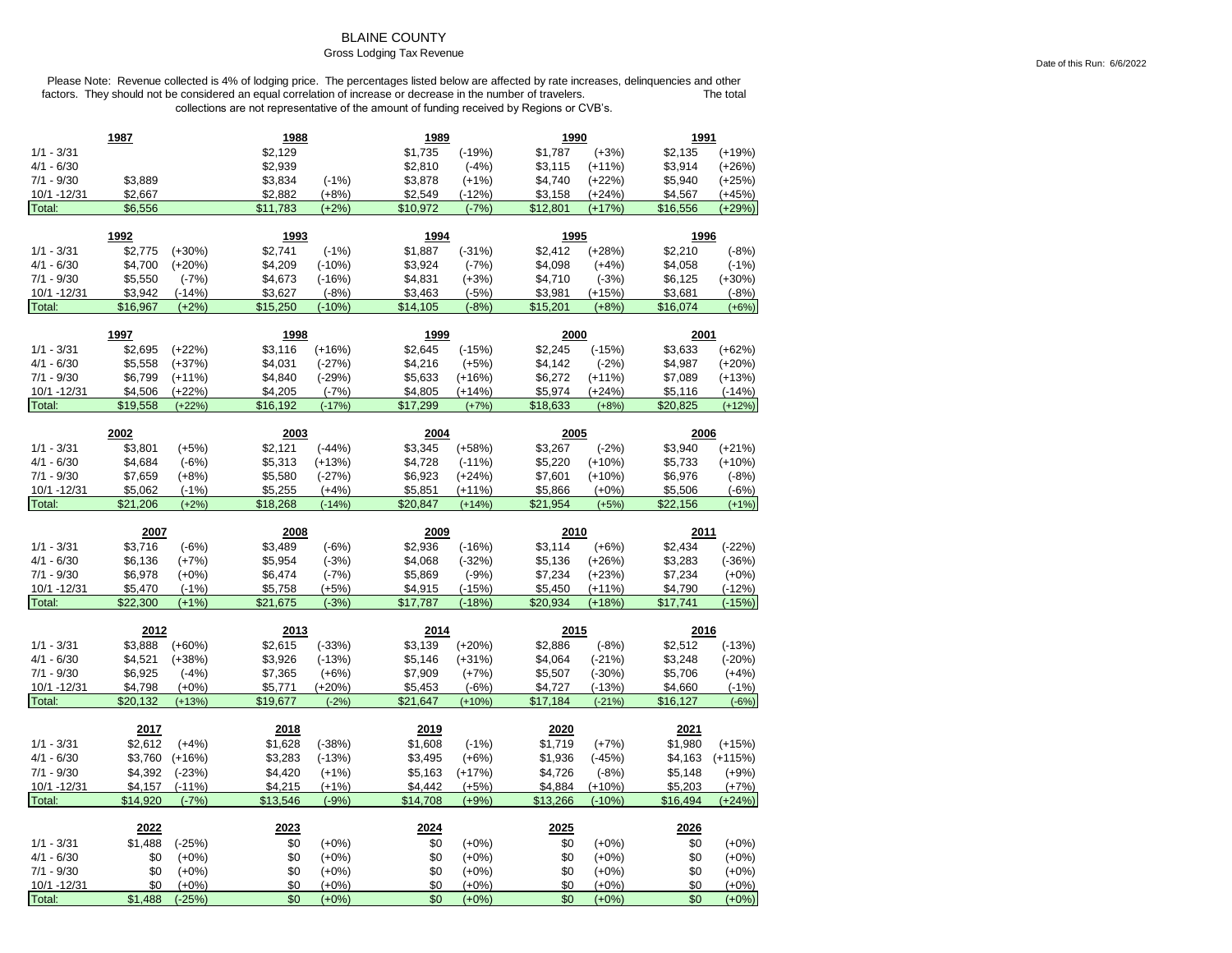### CASCADE COUNTY

### Gross Lodging Tax Revenue

Please Note: Revenue collected is 4% of lodging price. The percentages listed below are affected by rate increases, delinquencies and other factors. They should not be considered an equal correlation of increase or decrease in the number of travelers. The total The total collections are not representative of the amount of funding received by Regions or CVB's.

|                              | 1987                   |                    | 1988                   |                    | 1989                   |                    | 1990                   |                    | 1991                   |                     |
|------------------------------|------------------------|--------------------|------------------------|--------------------|------------------------|--------------------|------------------------|--------------------|------------------------|---------------------|
| $1/1 - 3/31$                 |                        |                    | \$78,099               |                    | \$100,506              | $(+29%)$           | \$103,546              | $(+3%)$            | \$117,730              | $(+14%)$            |
| $4/1 - 6/30$                 |                        |                    | \$106,288              |                    | \$123,531              | $(+16%)$           | \$131,498              | $(+6%)$            | \$155,944              | $(+19%)$            |
| $7/1 - 9/30$                 | \$126,100              |                    | \$152,232              | $(+21%)$           | \$166,630              | $(+9%)$            | \$193,610              | $(+16%)$           | \$217,311              | $(+12%)$            |
| 10/1 - 12/31                 | \$81,936               |                    | \$97,675               | $(+19%)$           | \$110,455              | $(+13%)$           | \$122,514              | $(+11%)$           | \$138,073              | $(+13%)$            |
| Total:                       | \$208,036              |                    | \$434,293              | $(+20%)$           | \$501,122              | $(+15%)$           | \$551,168              | $(+10%)$           | \$629,058              | $(+14%)$            |
|                              |                        |                    |                        |                    |                        |                    |                        |                    |                        |                     |
|                              | 1992                   |                    | 1993                   |                    | 1994                   |                    | 1995                   |                    | 1996                   |                     |
| $1/1 - 3/31$                 | \$130,289              | $(+11%)$           | \$116,928              | $(-10%)$           | \$124,111              | $(+6%)$            | \$123,789              | $(-0%)$            | \$130,427              | $(+5%)$             |
| $4/1 - 6/30$                 | \$154,414              | $(-1%)$            | \$159,373              | $(+3%)$            | \$146,919              | $(-8%)$            | \$151,876              | $(+3%)$            | \$151,424              | $(-0%)$             |
| $7/1 - 9/30$                 | \$222,348              | $(+2%)$            | \$218,210              | $(-2%)$            | \$202,230              | $(-7%)$            | \$212,989              | $(+5%)$            | \$206,304              | $(-3%)$             |
| 10/1 - 12/31                 | \$126,614              | $(-8%)$            | \$126,382              | $(-0%)$            | \$118,858              | (-6%)              | \$126,253              | $(+6%)$            | \$124,613              | $(-1%)$             |
| Total:                       | \$633,665              | $(+1%)$            | \$620,894              | $(-2%)$            | \$592,117              | $(-5%)$            | \$614,908              | $(+4%)$            | \$612,768              | $(-0%)$             |
|                              | 1997                   |                    | 1998                   |                    | 1999                   |                    | 2000                   |                    | 2001                   |                     |
| $1/1 - 3/31$                 | \$121,662              | $(-7%)$            | \$129,415              | $(+6%)$            | \$129,948              | $(+0%)$            | \$132,671              | $(+2%)$            | \$138,373              | $(+4%)$             |
| $4/1 - 6/30$                 | \$155,336              | $(+3%)$            | \$157,239              | $(+1%)$            | \$160,240              | $(+2%)$            | \$164,800              | $(+3%)$            | \$173,515              | $(+5%)$             |
| $7/1 - 9/30$                 | \$217,100              | $(+5%)$            | \$213,420              | $(-2%)$            | \$204,687              | $(-4%)$            | \$236,978              | $(+16%)$           | \$221,945              | $(-6%)$             |
| 10/1 - 12/31                 | \$129,904              | $(+4%)$            | \$126,025              | $(-3%)$            | \$125,570              | $(-0%)$            | \$136,754              | $(+9%)$            | \$134,567              | $(-2%)$             |
| Total:                       | \$624,002              | $(+2%)$            | \$626,099              | $(+0%)$            | \$620,445              | $(-1%)$            | \$671,203              | $(+8%)$            | \$668,400              | $(-0%)$             |
|                              |                        |                    |                        |                    |                        |                    |                        |                    |                        |                     |
|                              | 2002                   |                    | 2003                   |                    | 2004                   |                    | 2005                   |                    | 2006                   |                     |
| $1/1 - 3/31$                 | \$154,620              | $(+12%)$           | \$154,872              | $(+0%)$            | \$166,039              | $(+7%)$            | \$174,945              | $(+5%)$            | \$193,434              | $(+11%)$            |
| $4/1 - 6/30$                 | \$189,491              | $(+9%)$            | \$187,905              | $(-1%)$            | \$188,960              | $(+1%)$            | \$221,491              | $(+17%)$           | \$244,135              | $(+10%)$            |
| $7/1 - 9/30$                 | \$248,025              | $(+12%)$           | \$258,272              | $(+4%)$            | \$264,235              | $(+2%)$            | \$289,674              | $(+10%)$           | \$324,140              | $(+12%)$            |
| 10/1 - 12/31                 | \$142,965              | $(+6%)$            | \$145,144              | $(+2%)$            | \$161,476              | $(+11%)$           | \$172,179              | $(+7%)$            | \$192,865              | $(+12%)$            |
| Total:                       | \$735,101              | $(+10%)$           | \$746,192              | $(+2%)$            | \$780,709              | $(+5%)$            | \$858,289              | $(+10%)$           | \$954,573              | $(+11%)$            |
|                              |                        |                    |                        |                    |                        |                    |                        |                    |                        |                     |
|                              |                        |                    |                        |                    |                        |                    |                        |                    |                        |                     |
|                              | 2007                   |                    | 2008                   |                    | 2009                   |                    | 2010                   |                    | 2011                   |                     |
| $1/1 - 3/31$                 | \$200,400              | $(+4%)$            | \$253,098              | $(+26%)$           | \$244,549              | $(-3%)$            | \$261,887              | $(+7%)$            | \$276,108              | $(+5%)$             |
| $4/1 - 6/30$                 | \$258,816              | $(+6%)$            | \$308,931              | $(+19%)$           | \$291,698              | $(-6%)$            | \$302,712              | $(+4%)$            | \$335,917              | $(+11%)$            |
| $7/1 - 9/30$                 | \$365,621              | $(+13%)$           | \$387,156              | $(+6%)$            | \$382,552              | $(-1%)$            | \$418,693              | $(+9%)$            | \$470,736              | $(+12%)$            |
| 10/1 - 12/31                 | \$256,795              | $(+33%)$           | \$237,585              | $(-7%)$            | \$232,401              | $(-2%)$            | \$257,303              | $(+11%)$           | \$293,104              | $(+14%)$            |
| Total:                       | \$1,081,632            | $(+13%)$           | \$1,186,769            | $(+10%)$           | \$1,151,201            | $(-3%)$            | \$1,240,595            | $(+8%)$            | \$1,375,865            | $(+11%)$            |
|                              |                        |                    |                        |                    |                        |                    |                        |                    |                        |                     |
| $1/1 - 3/31$                 | 2012<br>\$297,289      | $(+8%)$            | 2013<br>\$306,645      | $(+3%)$            | 2014<br>\$308,125      | $(+0%)$            | 2015<br>\$310,054      | $(+1%)$            | 2016<br>\$316,692      |                     |
| $4/1 - 6/30$                 |                        |                    |                        |                    |                        |                    |                        |                    |                        | $(+2%)$             |
| $7/1 - 9/30$                 | \$377,197              | $(+12%)$           | \$380,228              | $(+1%)$            | \$379,862              | $(-0%)$            | \$355,150              | $(-7%)$            | \$369,423              | $(+4%)$             |
| 10/1 - 12/31                 | \$501,361<br>\$309,985 | $(+7%)$<br>$(+6%)$ | \$488,833<br>\$290,385 | $(-2%)$<br>$(-6%)$ | \$485,086<br>\$304,941 | $(-1%)$<br>$(+5%)$ | \$455,353<br>\$278,770 | $(-6%)$<br>$(-9%)$ | \$464,300<br>\$256,836 | $(+2%)$<br>$(-8%)$  |
| Total:                       | \$1,485,832            | $(+8%)$            | \$1,466,092            | $(-1%)$            | \$1,478,014            | $(+1%)$            | \$1,399,326            | $(-5%)$            | \$1,407,251            | $(+1%)$             |
|                              |                        |                    |                        |                    |                        |                    |                        |                    |                        |                     |
|                              | 2017                   |                    | 2018                   |                    | 2019                   |                    | 2020                   |                    | 2021                   |                     |
| $1/1 - 3/31$                 | \$334,783              | $(+6%)$            | \$307,943              | $(-8%)$            | \$321,318              | $(+4%)$            | \$279,291              | $(-13%)$           | \$252,239              | $(-10%)$            |
| $4/1 - 6/30$                 | \$369,375              | $(-0%)$            | \$370,221              | $(+0%)$            | \$414,624              | $(+12%)$           | \$178,086              | $(-57%)$           | \$441,642              | $(+148%)$           |
| $7/1 - 9/30$                 | \$467,533              | $(+1%)$            | \$497,364              | $(+6%)$            | \$521,635              | $(+5%)$            | \$307,640              | $(-41%)$           | \$600,666              | $(+95%)$            |
| 10/1 - 12/31                 | \$266,927              | $(+4%)$            | \$291,179              | $(+9%)$            | \$304,731              | $(+5%)$            | \$204,578              | $(-33%)$           | \$359,263              | $(+76%)$            |
| Total:                       | \$1,438,619            | $(+2%)$            | \$1,466,706            | $(+2%)$            | \$1,562,308            | $(+7%)$            | \$969,595              | $(-38%)$           | \$1,653,811            | $(+71%)$            |
|                              |                        |                    |                        |                    |                        |                    |                        |                    |                        |                     |
|                              | 2022                   |                    | 2023                   |                    | 2024                   |                    | 2025                   |                    | 2026                   |                     |
| $1/1 - 3/31$                 | \$394,516              | $(+56%)$           | \$0                    | $(+0\%)$           | \$0                    | $(+0\%)$           | \$0                    | $(+0\%)$           | \$0                    | $(+0%)$             |
| $4/1 - 6/30$                 | \$0                    | $(+0%)$            | \$0                    | $(+0%)$            | \$0                    | $(+0%)$            | \$0                    | $(+0%)$            | \$0                    | $(+0%)$             |
| $7/1 - 9/30$<br>10/1 - 12/31 | \$0<br>\$0             | $(+0%)$<br>$(+0%)$ | \$0<br>\$0             | $(+0%)$<br>$(+0%)$ | \$0<br>\$0             | $(+0%)$<br>$(+0%)$ | \$0<br>\$0             | $(+0%)$<br>$(+0%)$ | \$0<br>\$0             | $(+0%)$<br>$(+0\%)$ |

Date of this Run: 6/6/2022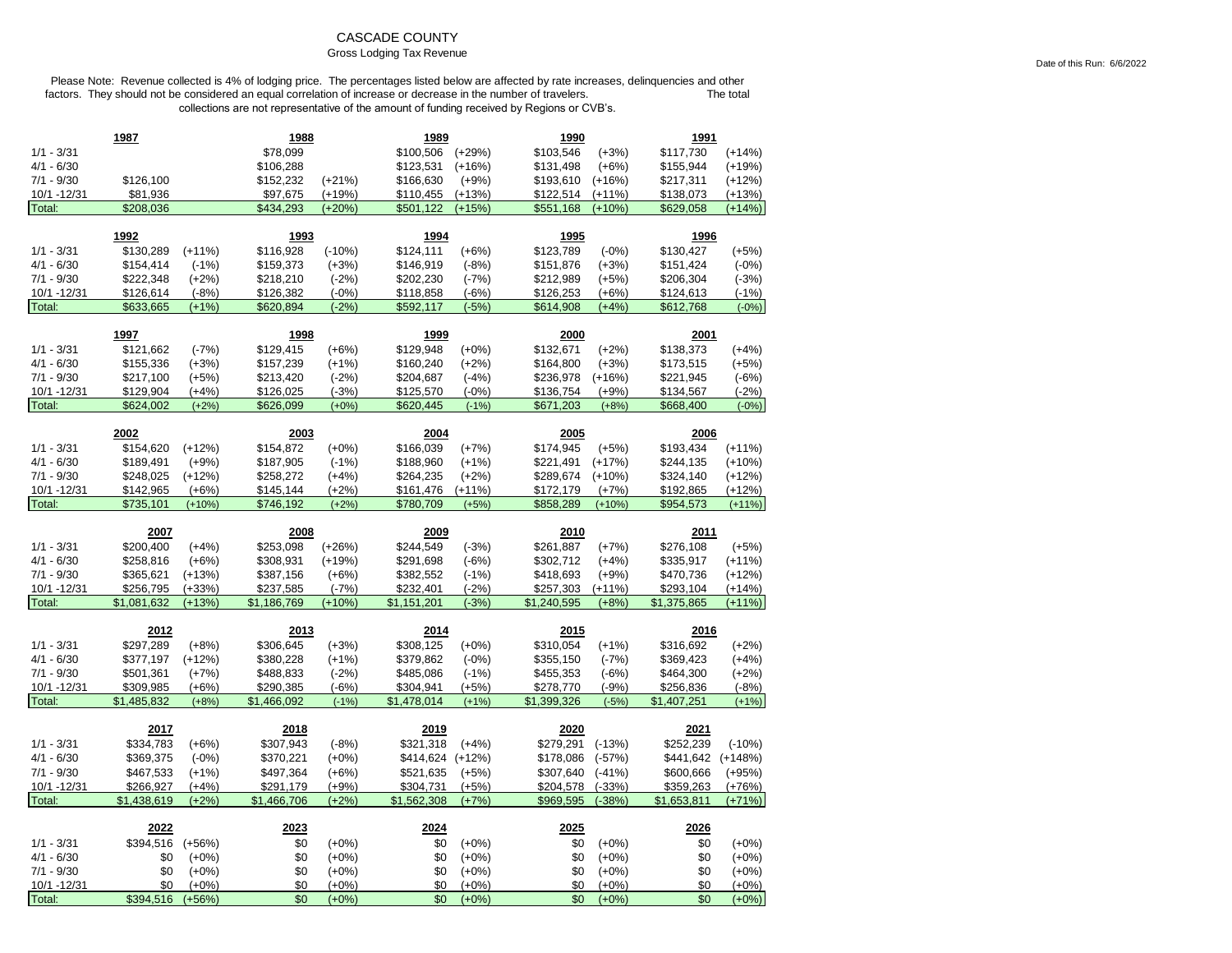# CHOUTEAU COUNTY

#### Gross Lodging Tax Revenue

|                       | <u> 1987</u>        |                     | 1988                |                    | <u>1989</u>         |                     | <u>1990</u>         |                      | 1991                 |                      |
|-----------------------|---------------------|---------------------|---------------------|--------------------|---------------------|---------------------|---------------------|----------------------|----------------------|----------------------|
| $1/1 - 3/31$          |                     |                     | \$426               |                    | \$525               | $(+23%)$            | \$559               | $(+6%)$              | \$587                | $(+5%)$              |
| $4/1 - 6/30$          |                     |                     | \$872               |                    | \$1,131             | $(+30%)$            | \$1,226             | $(+8%)$              | \$1,293              | $(+5%)$              |
| $7/1 - 9/30$          | \$1,152             |                     | \$1,630             | $(+41%)$           | \$1,900             | $(+17%)$            | \$2,242             | $(+18%)$             | \$2,506              | $(+12%)$             |
| 10/1 - 12/31          | \$843               |                     | \$927               | $(+10%)$           | \$1,150             | $(+24%)$            | \$1,332             | $(+16%)$             | \$1,331              | $(-0%)$              |
| Total:                | \$1,995             |                     | \$3,855             | $(+28%)$           | \$4,706             | $(+22%)$            | \$5,359             | $(+14%)$             | \$5,717              | $(+7%)$              |
|                       |                     |                     |                     |                    |                     |                     |                     |                      |                      |                      |
|                       | 1992                |                     | 1993                |                    | 1994                |                     | 1995                |                      | 1996                 |                      |
| $1/1 - 3/31$          | \$728               | $(+24%)$            | \$516               | $(-29%)$           | \$558               | $(+8%)$             | \$662               | $(+19%)$             | \$644                | $(-3%)$              |
| $4/1 - 6/30$          | \$1,152             | $(-11%)$            | \$1,337             | $(+16%)$           | \$1,580             | $(+18%)$            | \$1,836             | $(+16%)$             | \$1,546              | $(-16%)$             |
| $7/1 - 9/30$          | \$1,928             | $(-23%)$            | \$2,277             | $(+18%)$           | \$2,237             | $(-2%)$             | \$2,260             | $(+1%)$              | \$2,664              | $(+18%)$             |
| 10/1 -12/31           | \$1,094             | $(-18%)$            | \$1,293             | $(+18%)$           | \$1,472             | $(+14%)$            | \$1,428             | $(-3%)$              | \$2,202              | $(+54%)$             |
| Total:                | \$4,902             | $(-14%)$            | \$5,423             | $(+11%)$           | \$5,847             | $(+8%)$             | \$6,186             | $(+6%)$              | \$7,056              | $(+14%)$             |
|                       | 1997                |                     | 1998                |                    | 1999                |                     | 2000                |                      | <u> 2001 </u>        |                      |
| $1/1 - 3/31$          | \$745               | $(+16%)$            | \$663               | $(-11%)$           | \$655               | $(-1%)$             | \$1,350             | $(+106%)$            | \$2,047              | $(+52%)$             |
|                       |                     |                     |                     |                    |                     |                     |                     |                      |                      |                      |
| $4/1 - 6/30$          | \$1,350             | $(-13%)$            | \$1,637             | $(+21%)$           | \$2,186             | $(+34%)$            | \$3,975             | $(+82%)$             | \$5,224              | $(+31%)$             |
| $7/1 - 9/30$          | \$2,380             | $(-11%)$            | \$2,805             | $(+18%)$           | \$3,301             | $(+18%)$            | \$6,320             | $(+91%)$             | \$7,657              | $(+21%)$             |
| 10/1 - 12/31          | \$1,568             | $(-29%)$            | \$1,652             | $(+5%)$            | \$2,056             | $(+24%)$            | \$2,953             | $(+44%)$             | \$2,812              | $(-5%)$              |
| Total:                | \$6,043             | $(-14%)$            | \$6,757             | $(+12%)$           | \$8,198             | $(+21%)$            | \$14,598            | $(+78%)$             | \$17,740             | $(+22%)$             |
|                       | 2002                |                     | 2003                |                    | 2004                |                     | 2005                |                      | 2006                 |                      |
| $1/1 - 3/31$          | \$1,373             | $(-33%)$            | \$1,616             | $(+18%)$           | \$1,666             | $(+3%)$             | \$1,522             | $(-9%)$              | \$2,341              | $(+54%)$             |
| $4/1 - 6/30$          | \$4,568             | $(-13%)$            | \$5,380             | $(+18%)$           | \$6,378             | $(+19%)$            | \$7,638             | $(+20%)$             | \$6,057              | $(-21%)$             |
| $7/1 - 9/30$          | \$8,234             | $(+8%)$             | \$10,330            | $(+25%)$           | \$9,163             | $(-11%)$            | \$9,664             | $(+5%)$              | \$9,653              | $(-0%)$              |
| 10/1 - 12/31          | \$3,103             | $(+10%)$            | \$3,547             | $(+14%)$           | \$3,740             | $(+5%)$             | \$4,116             | $(+10%)$             | \$4,294              | $(+4%)$              |
| Total:                | \$17,278            | $(-3%)$             | \$20,873            | $(+21%)$           | \$20,947            | $(+0%)$             | \$22,940            | $(+10%)$             | \$22,344             | $(-3%)$              |
|                       |                     |                     |                     |                    |                     |                     |                     |                      |                      |                      |
|                       |                     |                     |                     |                    |                     |                     |                     |                      |                      |                      |
|                       | 2007                |                     | 2008                |                    | 2009                |                     | 2010                |                      | 2011                 |                      |
| $1/1 - 3/31$          | \$1,955             | $(-16%)$            | \$2,333             | $(+19%)$           | \$3,200             | $(+37%)$            | \$2,711             | $(-15%)$             | \$2,368              | $(-13%)$             |
| $4/1 - 6/30$          | \$6,325             | $(+4%)$             | \$7,028             | $(+11%)$           | \$7,764             | $(+10%)$            | \$7,309             | $(-6%)$              | \$6,815              | $(-7%)$              |
| $7/1 - 9/30$          | \$9,829             | $(+2%)$             | \$11,109            | $(+13%)$           | \$12,373            | $(+11%)$            | \$11,270            | $(-9%)$              | \$12,629             | $(+12%)$             |
| 10/1 -12/31           | \$5,026             | $(+17%)$            | \$6,167             | $(+23%)$           | \$6,271             | $(+2%)$             | \$5,560             | $(-11%)$             | \$6,064              | $(+9%)$              |
| Total:                | \$23,134            | $(+4%)$             | \$26,636            | $(+15%)$           | \$29,608            | $(+11%)$            | \$26,849            | $(-9%)$              | \$27,877             | $(+4%)$              |
|                       |                     |                     |                     |                    |                     |                     |                     |                      |                      |                      |
|                       | 2012                |                     | 2013                |                    | 2014                |                     | 2015                |                      | 2016                 |                      |
| $1/1 - 3/31$          | \$3,154             | $(+33%)$            | \$3,005             | $(-5%)$            | \$3,299             | $(+10%)$            | \$2,859             | $(-13%)$             | \$3,213              | $(+12%)$             |
| $4/1 - 6/30$          | \$7,355             | $(+8%)$             | \$8,133             | $(+11%)$           | \$8,595             | $(+6%)$             | \$10,114            | $(+18%)$             | \$9,192              | $(-9%)$              |
| $7/1 - 9/30$          | \$12,664            | $(+0%)$             | \$13,671            | $(+8%)$            | \$14,638            | $(+7%)$             | \$13,926            | $(-5%)$              | \$14,020             | $(+1%)$              |
| 10/1 - 12/31          | \$6,164             | $(+2%)$             | \$6,324             | $(+3%)$            | \$6,800             | $(+8%)$             | \$6,178             | $(-9%)$              | \$5,927              | $(-4%)$              |
| Total:                | \$29,338            | $(+5%)$             | \$31,132            | $(+6%)$            | \$33,333            | $(+7%)$             | \$33,076            | $(-1%)$              | \$32,353             | $(-2%)$              |
|                       | 2017                |                     | 2018                |                    | 2019                |                     | 2020                |                      | 2021                 |                      |
| $1/1 - 3/31$          | \$2,407             | $(-25%)$            | \$3,206             | $(+33%)$           | \$2,577             | $(-20%)$            | \$2,446             | $(-5%)$              | \$3,851              | $(+57%)$             |
| $4/1 - 6/30$          |                     |                     |                     |                    |                     |                     |                     |                      |                      |                      |
| $7/1 - 9/30$          | \$9,517             | $(+4%)$             | \$9,559             | $(+0%)$            | \$8,392             | $(-12%)$            | \$4,392             | $(-48%)$             | \$12,649             | $(+188%)$            |
|                       | \$14,800            | $(+6%)$             | \$13,802            | $(-7%)$            | \$14,711            | $(+7%)$             | \$12,331            | $(-16%)$             | \$16,748             | $(+36%)$             |
| 10/1 -12/31           | \$6,559<br>\$33,282 | $(+11%)$<br>$(+3%)$ | \$6,533<br>\$33,100 | $(-0%)$<br>$(-1%)$ | \$8,015<br>\$33,695 | $(+23%)$<br>$(+2%)$ | \$7,014<br>\$26,184 | $(-12%)$<br>$(-22%)$ | \$10,064<br>\$43,312 | $(+43%)$<br>$(+65%)$ |
| Total:                |                     |                     |                     |                    |                     |                     |                     |                      |                      |                      |
|                       | 2022                |                     | 2023                |                    | 2024                |                     | 2025                |                      | 2026                 |                      |
| $1/1 - 3/31$          | \$4,750             | $(+23%)$            | \$0                 | $(+0%)$            | \$0                 | $(+0\%)$            | \$0                 | $(+0%)$              | \$0                  | $(+0%)$              |
| $4/1 - 6/30$          | \$0                 | $(+0%)$             | \$0                 | $(+0%)$            | \$0                 | $(+0%)$             | \$0                 | $(+0%)$              | \$0                  | $(+0%)$              |
| $7/1 - 9/30$          | \$0                 | $(+0%)$             | \$0                 | $(+0%)$            | \$0                 | $(+0%)$             | \$0                 | $(+0%)$              | \$0                  | $(+0\%)$             |
| 10/1 -12/31<br>Total: | \$0<br>\$4,750      | $(+0%)$<br>$(+23%)$ | \$0<br>\$0          | $(+0%)$<br>$(+0%)$ | \$0<br>\$0          | $(+0%)$<br>$(+0%)$  | \$0<br>\$0          | $(+0%)$<br>$(+0%)$   | \$0<br>\$0           | $(+0%)$<br>$(+0%)$   |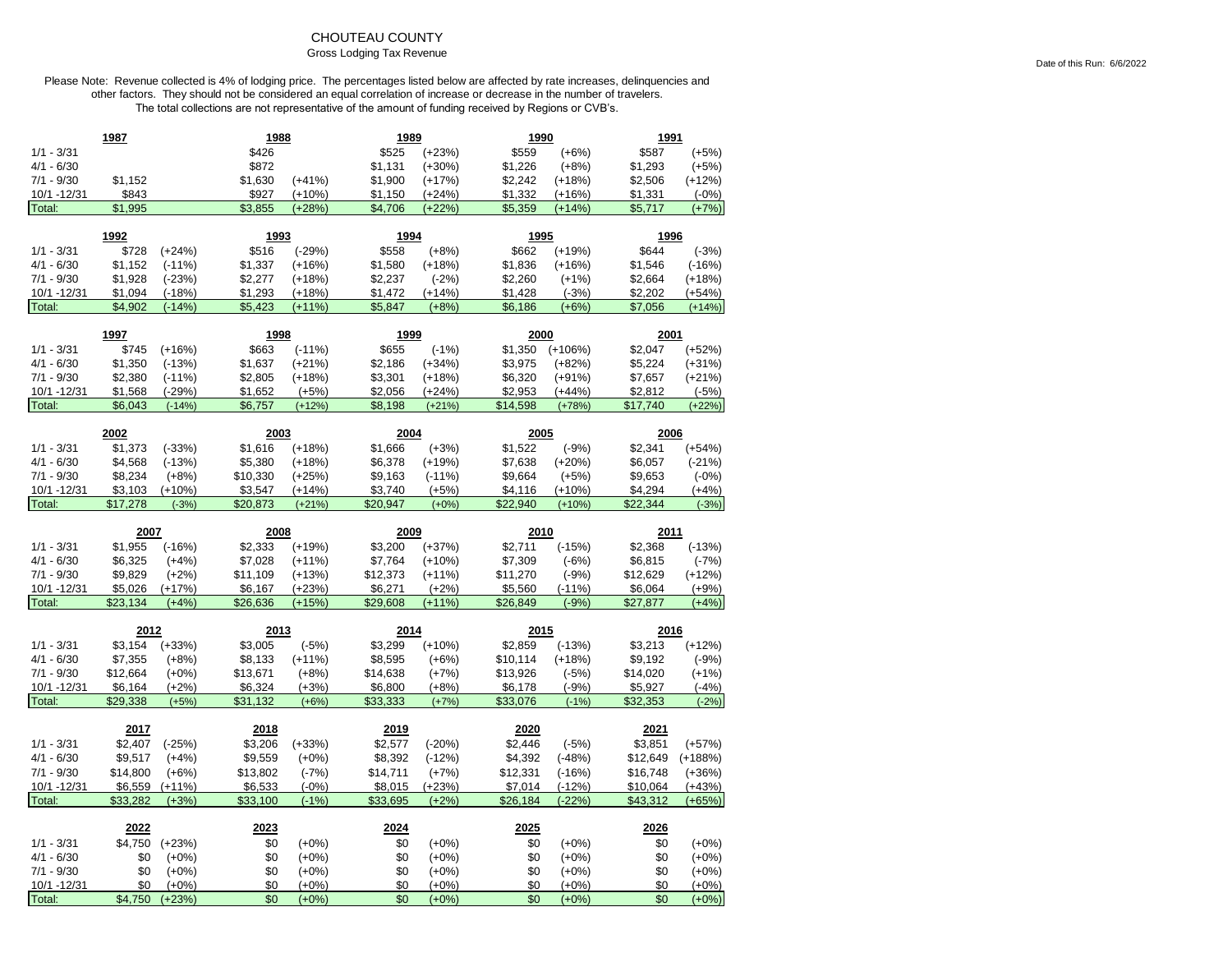## FERGUS COUNTY

# Gross Lodging Tax Revenue

Please Note: Revenue collected is 4% of lodging price. The percentages listed below are affected by rate increases, delinquencies and other factors. They should not be considered an equal correlation of increase or decrease in the number of travelers. The total The total collections are not representative of the amount of funding received by Regions or CVB's.

|                             | 1987                 |                      | 1988         |                     | 1989       |                      | 1990       |                    | 1991                 |                    |
|-----------------------------|----------------------|----------------------|--------------|---------------------|------------|----------------------|------------|--------------------|----------------------|--------------------|
| $1/1 - 3/31$                |                      |                      | \$9,274      |                     | \$10,090   | $(+9%)$              | \$10,470   | $(+4%)$            | \$10,568             | $(+1%)$            |
| $4/1 - 6/30$                |                      |                      | \$14,414     |                     | \$14,287   | $(-1%)$              | \$15,390   | $(+8%)$            | \$17,408             | $(+13%)$           |
| $7/1 - 9/30$                | \$16,939             |                      | \$18,750     | $(+11%)$            | \$18,796   | $(+0%)$              | \$20,926   | $(+11%)$           | \$25,214             | $(+20%)$           |
| 10/1 -12/31                 | \$12,615             |                      | \$11,934     | $(-5%)$             | \$13,049   | $(+9%)$              | \$15,545   | (+19%)             | \$17,298             | (+11%)             |
| Total:                      | \$29,554             |                      | \$54,371     | $(+4%)$             | \$56,222   | $(+3%)$              | \$62,331   | $(+11%)$           | \$70,489             | $(+13%)$           |
|                             |                      |                      |              |                     |            |                      |            |                    |                      |                    |
|                             | 1992                 |                      | <u> 1993</u> |                     | 1994       |                      | 1995       |                    | <u>1996</u>          |                    |
| $1/1 - 3/31$                | \$12,023             | $(+14%)$             | \$11,891     | $(-1%)$             | \$11,121   | $(-6%)$              | \$12,582   | $(+13%)$           | \$14,873             | $(+18%)$           |
| $4/1 - 6/30$                | \$18,979             | $(+9%)$              | \$20,156     | $(+6%)$             | \$20,734   | $(+3%)$              | \$22,090   | $(+7%)$            | \$22,049             | $(-0%)$            |
| $7/1 - 9/30$                | \$24,017             | $(-5%)$              | \$27,312     | $(+14%)$            | \$26,608   | $(-3%)$              | \$31,684   | $(+19%)$           | \$30,689             | $(-3%)$            |
| 10/1 -12/31                 | \$17,402             | $(+1%)$              | \$16,936     | $(-3%)$             | \$18,212   | $(+8%)$              | \$23,123   | $(+27%)$           | \$21,404             | $(-7%)$            |
| Total:                      | \$72,421             | $(+3%)$              | \$76,295     | $(+5%)$             | \$76,675   | $(+0%)$              | \$89,479   | $(+17%)$           | \$89,015             | $(-1%)$            |
|                             | 1997                 |                      | 1998         |                     | 1999       |                      | 2000       |                    | 2001                 |                    |
| $1/1 - 3/31$                | \$12,299             | $(-17%)$             | \$13,012     | $(+6%)$             | \$14,309   | $(+10%)$             | \$13,481   | $(-6%)$            | \$13,144             | $(-3%)$            |
| $4/1 - 6/30$                | \$20,627             | $(-6%)$              | \$23,708     | $(+15%)$            | \$22,790   | $(-4%)$              | \$23,101   | $(+1%)$            | \$23,296             | $(+1%)$            |
| $7/1 - 9/30$                | \$28,259             | $(-8%)$              | \$28,119     | $(-0%)$             | \$35,096   | $(+25%)$             | \$33,245   | $(-5%)$            | \$32,049             | $(-4%)$            |
| 10/1 - 12/31                | \$17,120             | $(-20%)$             | \$20,632     | (+21%)              | \$19,681   | $(-5%)$              | \$22,532   | $(+14%)$           | \$21,613             | $(-4%)$            |
| Total:                      | \$78,305             | $(-12%)$             | \$85,471     | $(+9%)$             | \$91,876   | $(+7%)$              | \$92,359   | $(+1%)$            | \$90,101             | $(-2%)$            |
|                             |                      |                      |              |                     |            |                      |            |                    |                      |                    |
|                             | 2002                 |                      | 2003         |                     | 2004       |                      | 2005       |                    | 2006                 |                    |
| $1/1 - 3/31$                | \$14,624             | $(+11%)$             | \$12,737     | $(-13%)$            | \$13,305   | $(+4%)$              | \$14,987   | $(+13%)$           | \$15,261             | $(+2%)$            |
| $4/1 - 6/30$                | \$23,803             | $(+2%)$              | \$23,794     | $(-0%)$             | \$24,522   | $(+3%)$              | \$25,942   | $(+6%)$            | \$27,349             | $(+5%)$            |
| $7/1 - 9/30$                | \$34,779             | $(+9%)$              | \$32,875     | $(-5%)$             | \$34,575   | $(+5%)$              | \$36,490   | $(+6%)$            | \$37,825             | $(+4%)$            |
| 10/1 - 12/31                | \$21,041             | $(-3%)$              | \$20,987     | $(-0%)$             | \$22,743   | $(+8%)$              | \$23,581   | $(+4%)$            | \$26,653             | $(+13%)$           |
| Total:                      | \$94,247             | $(+5%)$              | \$90,393     | $(-4%)$             | \$95,146   | $(+5%)$              | \$101,001  | $(+6%)$            | \$107,088            | $(+6%)$            |
|                             |                      |                      |              |                     |            |                      |            |                    |                      |                    |
|                             | 2007                 |                      | 2008         |                     | 2009       |                      | 2010       |                    | 2011                 |                    |
| $1/1 - 3/31$                | \$17,458             | $(+14%)$             | \$19,735     | $(+13%)$            | \$18,358   |                      | \$9,939    | $(-46%)$           | \$19,208             | $(+93%)$           |
| $4/1 - 6/30$                |                      |                      | \$35,546     |                     | \$30,628   | $(-7%)$              | \$33,670   | $(+10%)$           |                      |                    |
| $7/1 - 9/30$                | \$32,593<br>\$42,381 | $(+19%)$<br>$(+12%)$ | \$43,521     | $(+9%)$             | \$25,500   | $(-14%)$<br>$(-41%)$ | \$51,441   | $(+102%)$          | \$33,584<br>\$51,832 | $(-0%)$<br>$(+1%)$ |
| 10/1 -12/31                 | \$29,589             | $(+11%)$             | \$33,452     | $(+3%)$<br>$(+13%)$ | \$17,769   | $(-47%)$             | \$29,398   | $(+65%)$           | \$29,825             | $(+1%)$            |
| Total:                      | \$122,021            | $(+14%)$             | \$132,254    | $(+8%)$             | \$92,255   | $(-30%)$             | \$124,447  | $(+35%)$           | \$134,450            | $(+8%)$            |
|                             |                      |                      |              |                     |            |                      |            |                    |                      |                    |
|                             | 2012                 |                      | 2013         |                     | 2014       |                      | 2015       |                    | 2016                 |                    |
| $1/1 - 3/31$                | \$20,751             | $(+8%)$              | \$17,425     | $(-16%)$            | \$21,187   | $(+22%)$             | \$25,537   | $(+21%)$           | \$25,166             | $(-1%)$            |
| $4/1 - 6/30$                | \$41,254             | $(+23%)$             | \$36,479     | $(-12%)$            | \$35,021   | $(-4%)$              | \$41,307   | $(+18%)$           | \$45,681             | $(+11%)$           |
| $7/1 - 9/30$                | \$51,639             | $(-0%)$              | \$43,282     | $(-16%)$            | \$47,281   | $(+9%)$              | \$53,044   | $(+12%)$           | \$61,765             | $(+16%)$           |
| 10/1 - 12/31                | \$30,095             | $(+1%)$              | \$29,301     | $(-3%)$             | \$28,215   | $(-4%)$              | \$38,521   | $(+37%)$           | \$38,859             | $(+1%)$            |
| Total:                      | \$143,739            | $(+7%)$              | \$126,488    | $(-12%)$            | \$131,704  | $(+4%)$              | \$158,408  | $(+20%)$           | \$171,470            | $(+8%)$            |
|                             | 2017                 |                      | 2018         |                     | 2019       |                      | 2020       |                    | 2021                 |                    |
| $1/1 - 3/31$                | \$22,622             | $(-10%)$             | \$26,353     | $(+16%)$            | \$27,922   | $(+6%)$              | \$25,810   | $(-8%)$            | \$23,822             | $(-8%)$            |
| $4/1 - 6/30$                | \$38,493             | $(-16%)$             | \$42,491     | $(+10%)$            | \$47,272   | $(+11%)$             | \$23,219   | $(-51%)$           | \$50,610             | $(+118%)$          |
| $7/1 - 9/30$                | \$52,848             | $(-14%)$             | \$59,413     | $(+12%)$            | \$65,635   | $(+10%)$             | \$57,663   | $(-12%)$           | \$77,449             | $(+34%)$           |
| 10/1 - 12/31                | \$37,525             | $(-3%)$              | \$45,581     | $(+21%)$            | \$45,432   | $(-0%)$              | \$43,171   | $(-5%)$            | \$56,612             | $(+31%)$           |
| Total:                      | \$151,488            | $(-12%)$             | \$173,838    | $(+15%)$            | \$186,261  | $(+7%)$              | \$149,863  | $(-20%)$           | \$208,493            | $(+39%)$           |
|                             |                      |                      |              |                     |            |                      |            |                    |                      |                    |
|                             | 2022                 |                      | 2023         |                     | 2024       |                      | 2025       |                    | 2026                 |                    |
| $1/1 - 3/31$                | \$35,656             | $(+50%)$             | \$0          | $(+0%)$             | \$0        | $(+0%)$              | \$0        | $(+0%)$            | \$0                  | $(+0%)$            |
| $4/1 - 6/30$                | \$0                  | $(+0\%)$             | \$0          | $(+0%)$             | \$0        | $(+0%)$              | \$0        | $(+0%)$            | \$0                  | $(+0%)$            |
| $7/1 - 9/30$<br>10/1 -12/31 | \$0<br>\$0           | $(+0%)$<br>$(+0%)$   | \$0<br>\$0   | $(+0\%)$<br>$(+0%)$ | \$0<br>\$0 | $(+0%)$<br>$(+0%)$   | \$0<br>\$0 | $(+0%)$<br>$(+0%)$ | \$0<br>\$0           | $(+0%)$<br>$(+0%)$ |

Date of this Run: 6/6/2022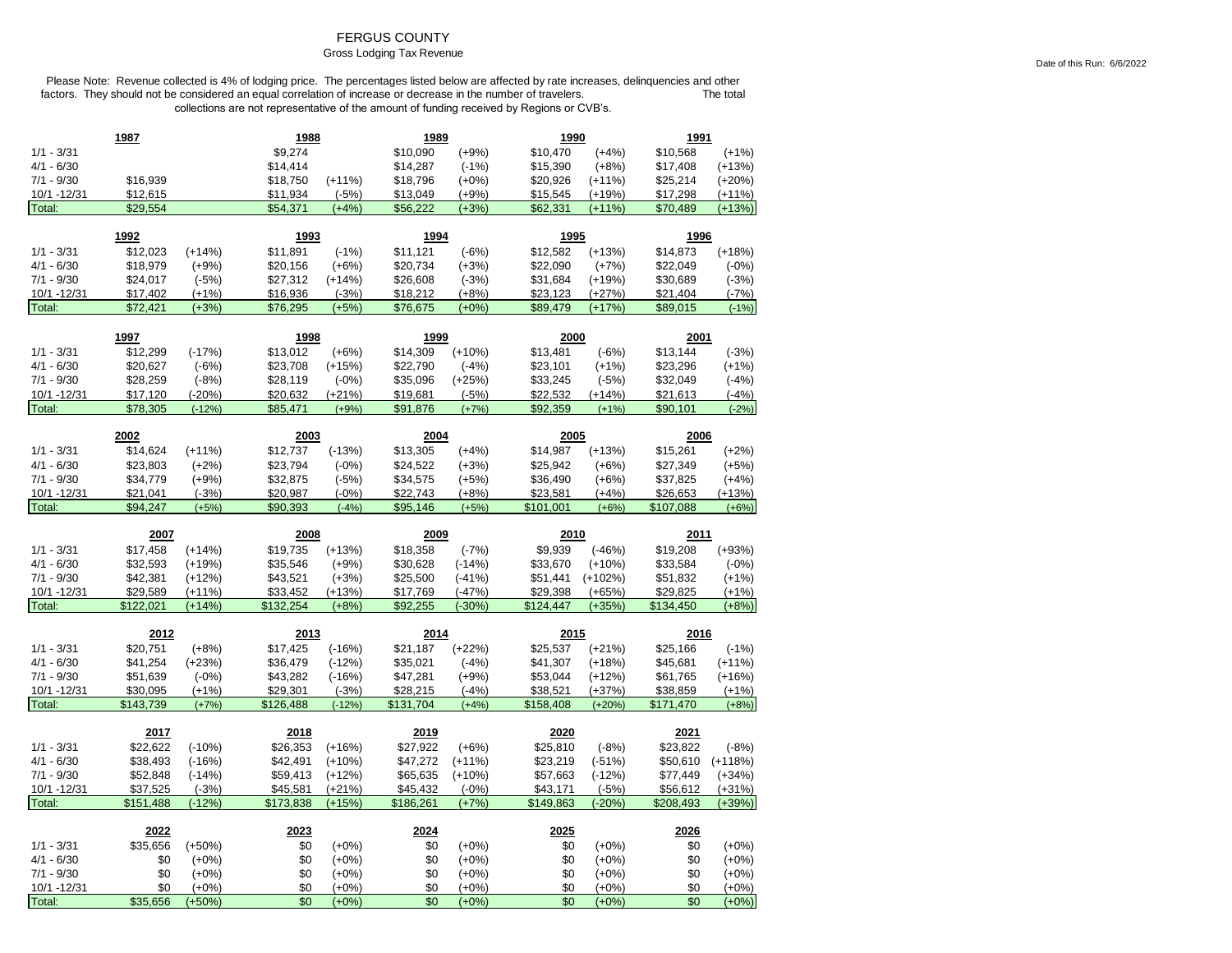## **HILL COUNTY**

#### Gross Lodging Tax Revenue

|                        | 1987            |                     | 1988       |                    | 1989       |                    | 1990       |                    | 1991         |                     |
|------------------------|-----------------|---------------------|------------|--------------------|------------|--------------------|------------|--------------------|--------------|---------------------|
| $1/1 - 3/31$           |                 |                     | \$11,503   |                    | \$11,370   | $(-1%)$            | \$14,742   | $(+30%)$           | \$13,891     | $(-6%)$             |
| $4/1 - 6/30$           |                 |                     | \$16,446   |                    | \$18,010   | $(+10%)$           | \$23,039   | $(+28%)$           | \$23,213     | $(+1%)$             |
| $7/1 - 9/30$           | \$21,021        |                     | \$24,195   | $(+15%)$           | \$27,808   | $(+15%)$           | \$28,310   | $(+2%)$            | \$34,763     | $(+23%)$            |
| 10/1 -12/31            | \$12,338        |                     | \$12,922   | $(+5%)$            | \$15,236   | $(+18%)$           | \$15,349   | $(+1%)$            | \$18,895     | $(+23%)$            |
| Total:                 | \$33,359        |                     | \$65,066   | $(+11%)$           | \$72,424   | $(+11%)$           | \$81,440   | $(+12%)$           | \$90,762     | $(+11%)$            |
|                        |                 |                     |            |                    |            |                    |            |                    |              |                     |
|                        | 1992            |                     | 1993       |                    | 1994       |                    | 1995       |                    | 1996         |                     |
| $1/1 - 3/31$           | \$15,873        | $(+14%)$            | \$16,255   | $(+2%)$            | \$15,845   | $(-3%)$            | \$14,725   | $(-7%)$            | \$14,571     | $(-1%)$             |
| $4/1 - 6/30$           | \$25,097        | $(+8%)$             | \$27,750   | $(+11%)$           | \$24,295   | $(-12%)$           | \$26,699   | $(+10%)$           | \$26,262     | $(-2%)$             |
| $7/1 - 9/30$           | \$38,563        | $(+11%)$            | \$35,616   | $(-8%)$            | \$34,037   | $(-4%)$            | \$35,467   | $(+4%)$            | \$37,381     | $(+5%)$             |
| 10/1 -12/31            | \$18,461        | $(-2%)$             | \$16,847   | $(-9%)$            | \$16,716   | $(-1%)$            | \$18,248   | $(+9%)$            | \$22,176     | $(+22%)$            |
| Total:                 | \$97,994        | $(+8%)$             | \$96,468   | $(-2%)$            | \$90,893   | $(-6%)$            | \$95,139   | $(+5%)$            | \$100,390    | $(+6%)$             |
|                        | 1997            |                     | 1998       |                    | 1999       |                    | 2000       |                    | 2001         |                     |
| $1/1 - 3/31$           | \$15,906        | $(+9%)$             | \$17,273   | $(+9%)$            | \$17,427   | $(+1%)$            | \$20,282   | $(+16%)$           | \$21,830     | $(+8%)$             |
| $4/1 - 6/30$           | \$25,250        | $(-4%)$             | \$25,565   | $(+1%)$            | \$32,347   | $(+27%)$           | \$28,633   | $(-11%)$           | \$33,375     | $(+17%)$            |
| $7/1 - 9/30$           | \$33,906        | $(-9%)$             | \$33,375   | $(-2%)$            | \$41,448   | $(+24%)$           | \$42,716   | $(+3%)$            | \$43,795     | $(+3%)$             |
| 10/1 - 12/31           | \$18,750        | $(-15%)$            | \$21,193   | $(+13%)$           | \$22,900   | $(+8%)$            | \$22,898   | $(-0%)$            | \$26,187     | $(+14%)$            |
| Total:                 | \$93,812        | $(-7%)$             | \$97,406   | $(+4%)$            | \$114,122  | $(+17%)$           | \$114,529  | $(+0%)$            | \$125,188    | $(+9%)$             |
|                        |                 |                     |            |                    |            |                    |            |                    |              |                     |
|                        | 2002            |                     | 2003       |                    | 2004       |                    | 2005       |                    | 2006         |                     |
| $1/1 - 3/31$           | \$25,156        | $(+15%)$            | \$23,030   | $(-8%)$            | \$26,981   | $(+17%)$           | \$25,880   | $(-4%)$            | \$25,876     | $(-0%)$             |
| $4/1 - 6/30$           | \$36,518        | $(+9%)$             | \$40,418   | $(+11%)$           | \$35,956   | $(-11%)$           | \$40,724   | $(+13%)$           | \$40,634     | $(-0%)$             |
| $7/1 - 9/30$           | \$45,194        | $(+3%)$             | \$50,680   | $(+12%)$           | \$50,371   | $(-1%)$            | \$52,198   | $(+4%)$            | \$58,903     | $(+13%)$            |
| 10/1 - 12/31           | \$29,619        | $(+13%)$            | \$33,007   | $(+11%)$           | \$32,974   | $(-0%)$            | \$28,755   | $(-13%)$           | \$31,903     | $(+11%)$            |
| Total:                 | \$136,486       | $(+9%)$             | \$147,135  | $(+8%)$            | \$146,282  | $(-1%)$            | \$147,557  | $(+1%)$            | \$157,316    | $(+7%)$             |
|                        |                 |                     |            |                    |            |                    |            |                    |              |                     |
|                        |                 |                     |            |                    |            |                    |            |                    |              |                     |
|                        | 2007            |                     | 2008       |                    | 2009       |                    | 2010       |                    | 2011         |                     |
| $1/1 - 3/31$           | \$32,171        | $(+24%)$            | \$35,450   | $(+10%)$           | \$35,872   | $(+1%)$            | \$33,685   | $(-6%)$            | \$38,458     | $(+14%)$            |
| $4/1 - 6/30$           | \$44,479        | $(+9%)$             | \$52,313   | $(+18%)$           | \$51,810   | $(-1%)$            | \$52,123   | $(+1%)$            | \$58,409     | $(+12%)$            |
| $7/1 - 9/30$           | \$62,684        | $(+6%)$             | \$67,264   | $(+7%)$            | \$66,503   | $(-1%)$            | \$86,066   | $(+29%)$           | \$84,022     | $(-2%)$             |
| 10/1 - 12/31           | \$38,765        | $(+22%)$            | \$41,013   | $(+6%)$            | \$38,273   | $(-7%)$            | \$49,368   | $(+29%)$           | \$49,873     | $(+1%)$             |
| Total:                 | \$178,098       | $(+13%)$            | \$196,039  | $(+10%)$           | \$192,458  | $(-2%)$            | \$221,242  | $(+15%)$           | \$230,762    | $(+4%)$             |
|                        | 2012            |                     | 2013       |                    | 2014       |                    | 2015       |                    | 2016         |                     |
| $1/1 - 3/31$           | \$41,299        | $(+7%)$             | \$38,706   | $(-6%)$            | \$41,535   | $(+7%)$            | \$41,655   | $(+0%)$            | \$43,862     | $(+5%)$             |
| $4/1 - 6/30$           | \$62,022        | $(+6%)$             | \$58,081   | $(-6%)$            | \$63,407   | $(+9%)$            | \$64,522   | $(+2%)$            | \$65,418     | $(+1%)$             |
| $7/1 - 9/30$           | \$89,489        | $(+7%)$             | \$79,467   | $(-11%)$           | \$84,035   | $(+6%)$            | \$96,666   | $(+15%)$           | \$86,832     | $(-10%)$            |
| 10/1 - 12/31           | \$49,505        | $(-1%)$             | \$49,027   | $(-1%)$            | \$55,534   | $(+13%)$           | \$52,805   | $(-5%)$            | \$55,062     | $(+4%)$             |
| Total:                 | \$242.315       | $(+5%)$             | \$225.281  | $(-7%)$            | \$244,511  | $(+9%)$            | \$255.647  | $(+5%)$            | \$251,175    | $(-2%)$             |
|                        |                 |                     |            |                    |            |                    |            |                    |              |                     |
|                        | 2017            |                     | 2018       |                    | 2019       |                    | 2020       |                    | 2021         |                     |
| $1/1 - 3/31$           | \$46,962        | $(+7%)$             | \$47,775   | $(+2%)$            | \$37,124   | $(-22%)$           | \$37,710   | $(+2%)$            | \$28,624     | $(-24%)$            |
| $4/1 - 6/30$           | \$71,489        | $(+9%)$             | \$65,023   | $(-9%)$            | \$66,815   | $(+3%)$            | \$32,977   | $(-51%)$           | \$47,946     | $(+45%)$            |
| $7/1 - 9/30$           | \$92,500        | $(+7%)$             | \$75,750   | $(-18%)$           | \$79,227   | $(+5%)$            | \$43,234   | $(-45%)$           | \$69,811     | $(+61%)$            |
| 10/1 - 12/31           | \$54,306        | $(-1%)$             | \$47,981   | $(-12%)$           | \$52,746   | $(+10%)$           | \$34,348   | $(-35%)$           | \$48,288     | $(+41%)$            |
| Total:                 | \$265,257       | $(+6%)$             | \$236,530  | $(-11%)$           | \$235,912  | $(-0%)$            | \$148,269  | $(-37%)$           | \$194,669    | $(+31%)$            |
|                        | 2022            |                     | 2023       |                    | 2024       |                    | 2025       |                    | <u> 2026</u> |                     |
| $1/1 - 3/31$           | \$43,086        | $(+51%)$            | \$0        | $(+0%)$            | \$0        | $(+0%)$            | \$0        | $(+0%)$            | \$0          | $(+0\%)$            |
| $4/1 - 6/30$           | \$0             | $(+0%)$             | \$0        | $(+0%)$            | \$0        | $(+0%)$            | \$0        | $(+0\%)$           | \$0          | $(+0\%)$            |
| $7/1 - 9/30$           | \$0             | $(+0%)$             | \$0        | $(+0%)$            | \$0        | $(+0%)$            | \$0        | $(+0\%)$           | \$0          | $(+0%)$             |
| 10/1 - 12/31<br>Total: | \$0<br>\$43,086 | $(+0%)$<br>$(+51%)$ | \$0<br>\$0 | $(+0%)$<br>$(+0%)$ | \$0<br>\$0 | $(+0%)$<br>$(+0%)$ | \$0<br>\$0 | $(+0%)$<br>$(+0%)$ | \$0<br>\$0   | $(+0\%)$<br>$(+0%)$ |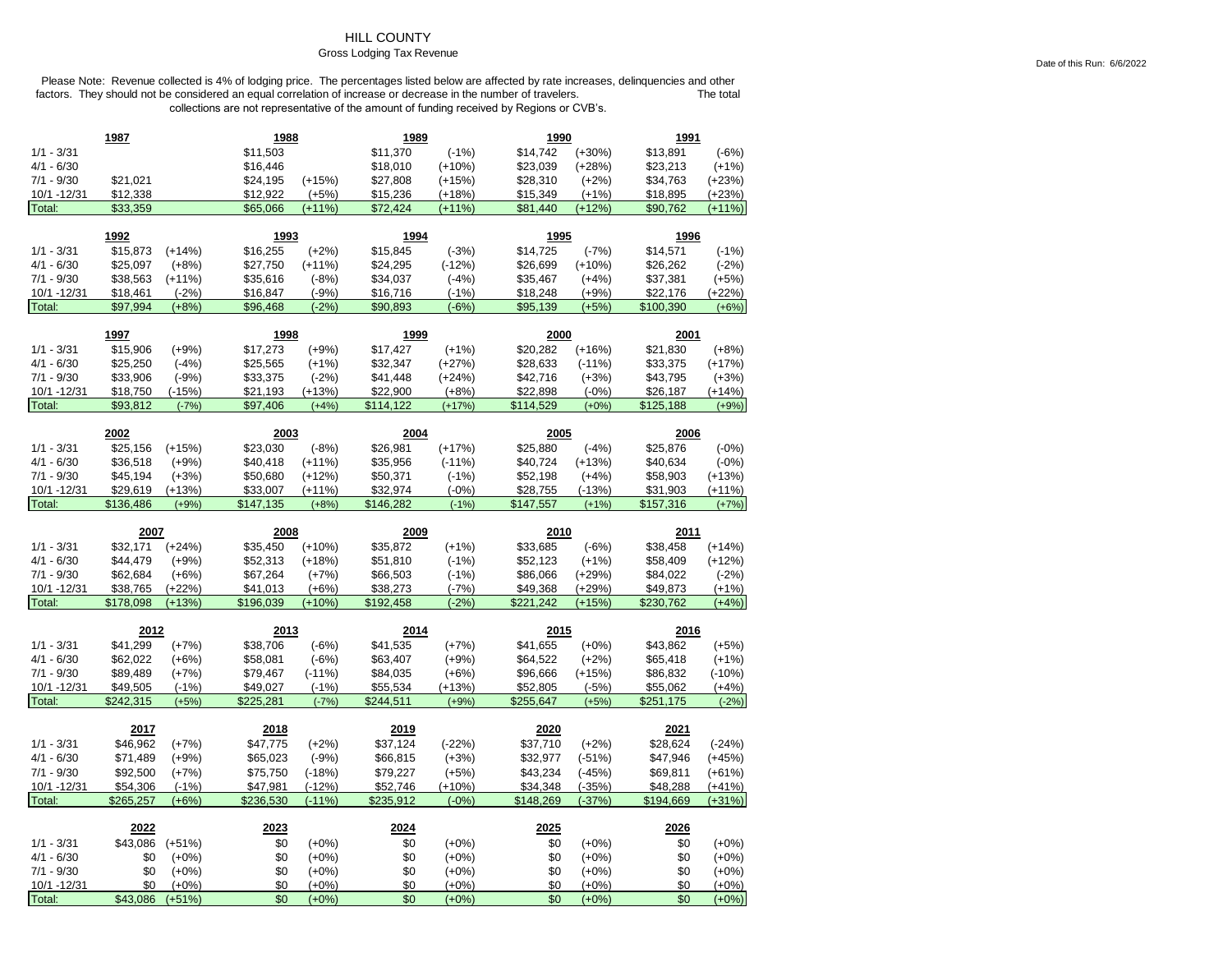### JUDITH BASIN/LIBERTY/PETROLEUM COUNTIES Gross Lodging Tax Revenue

|                        | 1987           |                     | 1988       |                    | 1989       |                    | 1990          |                    | 1991       |                    |
|------------------------|----------------|---------------------|------------|--------------------|------------|--------------------|---------------|--------------------|------------|--------------------|
| $1/1 - 3/31$           |                |                     | \$353      |                    | \$472      | $(+34%)$           | \$561         | $(+19%)$           | \$811      | $(+45%)$           |
| $4/1 - 6/30$           |                |                     | \$798      |                    | \$878      | $(+10%)$           | \$1,269       | $(+45%)$           | \$1,167    | $(-8%)$            |
| $7/1 - 9/30$           | \$1,328        |                     | \$1,570    | $(+18%)$           | \$1,679    | $(+7%)$            | \$1,902       | $(+13%)$           | \$2,488    | $(+31%)$           |
| 10/1 -12/31            | \$960          |                     | \$1,093    | $(+14%)$           | \$1,174    | $(+7%)$            | \$1,356       | $(+16%)$           | \$1,543    | $(+14%)$           |
| Total:                 | \$2,288        |                     | \$3,815    | $(+16%)$           | \$4,202    | $(+10%)$           | \$5,089       | $(+21%)$           | \$6,010    | $(+18%)$           |
|                        |                |                     |            |                    |            |                    |               |                    |            |                    |
|                        | 1992           |                     | 1993       |                    | 1994       |                    | 1995          |                    | 1996       |                    |
| $1/1 - 3/31$           | \$993          | $(+22%)$            | \$940      | $(-5%)$            | \$898      | $(-4%)$            | \$1,298       | $(+45%)$           | \$1,067    | $(-18%)$           |
| $4/1 - 6/30$           | \$1,431        | $(+23%)$            | \$1,600    | $(+12%)$           | \$1,529    | $(-4%)$            | \$2,024       | $(+32%)$           | \$1,565    | $(-23%)$           |
| $7/1 - 9/30$           | \$2,574        | $(+3%)$             | \$2,464    | $(-4%)$            | \$2,367    | $(-4%)$            | \$2,566       | $(+8%)$            | \$2,440    | $(-5%)$            |
| 10/1 - 12/31           | \$1,596        | $(+3%)$             | \$1,855    | $(+16%)$           | \$1,979    | $(+7%)$            | \$1,894       | $(-4%)$            | \$2,074    | $(+9%)$            |
| Total:                 | \$6,593        | $(+10%)$            | \$6,858    | $(+4%)$            | \$6,773    | $(-1%)$            | \$7,783       | $(+15%)$           | \$7,146    | $(-8%)$            |
|                        | 1997           |                     | 1998       |                    | 1999       |                    | 2000          |                    | 2001       |                    |
| $1/1 - 3/31$           | \$1,150        | $(+8%)$             | \$966      | $(-16%)$           | \$667      | $(-31%)$           | \$1,078       | $(+62%)$           | \$986      | $(-9%)$            |
| $4/1 - 6/30$           | \$1,771        | $(+13%)$            | \$1,819    | $(+3%)$            | \$1,583    | $(-13%)$           | \$2,063       | $(+30%)$           | \$1,851    | $(-10%)$           |
| $7/1 - 9/30$           | \$2,513        | $(+3%)$             | \$2,666    | $(+6%)$            | \$2,750    | $(+3%)$            | \$2,902       | $(+6%)$            | \$2,402    | $(-17%)$           |
| 10/1 - 12/31           | \$2,204        | $(+6%)$             | \$2,389    | $(+8%)$            | \$2,690    | $(+13%)$           | \$2,313       | $(-14%)$           | \$1,520    | $(-34%)$           |
| Total:                 | \$7,638        | $(+7%)$             | \$7,840    | $(+3%)$            | \$7,690    | $(-2%)$            | \$8,356       | $(+9%)$            | \$6,759    | $(-19%)$           |
|                        |                |                     |            |                    |            |                    |               |                    |            |                    |
|                        | 2002           |                     | 2003       |                    | 2004       |                    | 2005          |                    | 2006       |                    |
| $1/1 - 3/31$           | \$809          | $(-18%)$            | \$789      | $(-3%)$            | \$1,008    | $(+28%)$           | \$829         | $(-18%)$           | \$886      | $(+7%)$            |
| $4/1 - 6/30$           | \$1,437        | $(-22%)$            | \$1,456    | $(+1%)$            | \$1,596    | $(+10%)$           | \$1,649       | $(+3%)$            | \$1,474    | $(-11%)$           |
| $7/1 - 9/30$           | \$2,346        | $(-2%)$             | \$2,643    | $(+13%)$           | \$1,758    | $(-33%)$           | \$2,196       | $(+25%)$           | \$2,391    | $(+9%)$            |
| 10/1 - 12/31           | \$2,139        | $(+41%)$            | \$2,467    | $(+15%)$           | \$2,304    | $(-7%)$            | \$2,080       | $(-10%)$           | \$2,510    | $(+21%)$           |
| Total:                 | \$6,732        | $(-0%)$             | \$7,354    | $(+9%)$            | \$6,666    | $(-9%)$            | \$6.754       | $(+1%)$            | \$7,261    | $(+8%)$            |
|                        |                |                     |            |                    |            |                    |               |                    |            |                    |
|                        |                |                     |            |                    |            |                    |               |                    |            |                    |
|                        | 2007           |                     | 2008       |                    | 2009       |                    | 2010          |                    | 2011       |                    |
| $1/1 - 3/31$           | \$609          | $(-31%)$            | \$794      | $(+31%)$           | \$838      | $(+5%)$            | \$889         | $(+6%)$            | \$808      | $(-9%)$            |
| $4/1 - 6/30$           | \$1,265        | $(-14%)$            | \$1,579    | $(+25%)$           | \$1,647    | $(+4%)$            | \$1,966       | $(+19%)$           | \$1,252    | $(-36%)$           |
| $7/1 - 9/30$           | \$2,531        | $(+6%)$             | \$2,166    | $(-14%)$           | \$2,123    | $(-2%)$            | \$3,980       | $(+87%)$           | \$3,932    | $(-1%)$            |
| 10/1 - 12/31           | \$2,481        | $(-1%)$             | \$2,669    | $(+8%)$            | \$2,553    | $(-4%)$            | \$3,209       | $(+26%)$           | \$3,395    | $(+6%)$            |
| Total:                 | \$6,886        | $(-5%)$             | \$7,208    | $(+5%)$            | \$7,161    | $(-1%)$            | \$10,044      | $(+40%)$           | \$9,388    | $(-7%)$            |
|                        | 2012           |                     | 2013       |                    | 2014       |                    | 2015          |                    | 2016       |                    |
| $1/1 - 3/31$           | \$1,485        | $(+84%)$            | \$1,437    | $(-3%)$            | \$1,185    | $(-18%)$           | \$1,499       | $(+27%)$           | \$1,550    | $(+3%)$            |
| $4/1 - 6/30$           | \$2,873        | $(+129%)$           | \$2,719    | $(-5%)$            | \$3,555    | $(+31%)$           | \$3,087       | $(-13%)$           | \$1,822    | $(-41%)$           |
| $7/1 - 9/30$           | \$3,776        | $(-4%)$             | \$4,835    | $(+28%)$           | \$4,036    | $(-17%)$           | \$4,485       | $(+11%)$           | \$2,456    | $(-45%)$           |
| 10/1 - 12/31           | \$2,726        | $(-20%)$            | \$4,117    | $(+51%)$           | \$3,761    | $(-9%)$            | \$3,484       | $(-7%)$            | \$2,443    | $(-30%)$           |
| Total:                 | \$10,859       | $(+16%)$            | \$13,109   | $(+21%)$           | \$12,537   | $(-4%)$            | \$12,555      | $(+0%)$            | \$8,271    | $(-34%)$           |
|                        |                |                     |            |                    |            |                    |               |                    |            |                    |
|                        | 2017           |                     | 2018       |                    | 2019       |                    | 2020          |                    | 2021       |                    |
| $1/1 - 3/31$           | \$1,595        | $(+3%)$             | \$1,480    | $(-7%)$            | \$1,082    | $(-27%)$           | \$1,975       | $(+83%)$           | \$2,396    | $(+21%)$           |
| $4/1 - 6/30$           | \$2,346        | $(+29%)$            | \$3,114    | $(+33%)$           | \$2,935    | $(-6%)$            | \$2,388       | $(-19%)$           | \$6,479    | $(+171%)$          |
| $7/1 - 9/30$           | \$3,662        | $(+49%)$            | \$3,772    | $(+3%)$            | \$4,138    | $(+10%)$           | \$4,671       | $(+13%)$           | \$14,458   | $(+210%)$          |
| 10/1 - 12/31           | \$3,628        | $(+48%)$            | \$3,058    | $(-16%)$           | \$3,973    | $(+30%)$           | \$5,738       | $(+44%)$           | \$7,082    | $(+23%)$           |
| Total:                 | \$11,231       | $(+36%)$            | \$11,424   | $(+2%)$            | \$12,127   | $(+6%)$            | \$14,772      | $(+22%)$           | \$30,415   | $(+106%)$          |
|                        | 2022           |                     | 2023       |                    | 2024       |                    | <u> 2025 </u> |                    | 2026       |                    |
| $1/1 - 3/31$           | \$1,983        | $(-17%)$            | \$0        | $(+0%)$            | \$0        | $(+0%)$            | \$0           | $(+0%)$            | \$0        | $(+0%)$            |
| $4/1 - 6/30$           | \$0            | $(+0\%)$            | \$0        | $(+0%)$            | \$0        | $(+0%)$            | \$0           | $(+0%)$            | \$0        | $(+0\%)$           |
| $7/1 - 9/30$           | \$0            | $(+0%)$             | \$0        | $(+0%)$            | \$0        | $(+0%)$            | \$0           | $(+0%)$            | \$0        | $(+0%)$            |
| 10/1 - 12/31<br>Total: | \$0<br>\$1,983 | $(+0%)$<br>$(-17%)$ | \$0<br>\$0 | $(+0%)$<br>$(+0%)$ | \$0<br>\$0 | $(+0%)$<br>$(+0%)$ | \$0<br>\$0    | $(+0%)$<br>$(+0%)$ | \$0<br>\$0 | $(+0%)$<br>$(+0%)$ |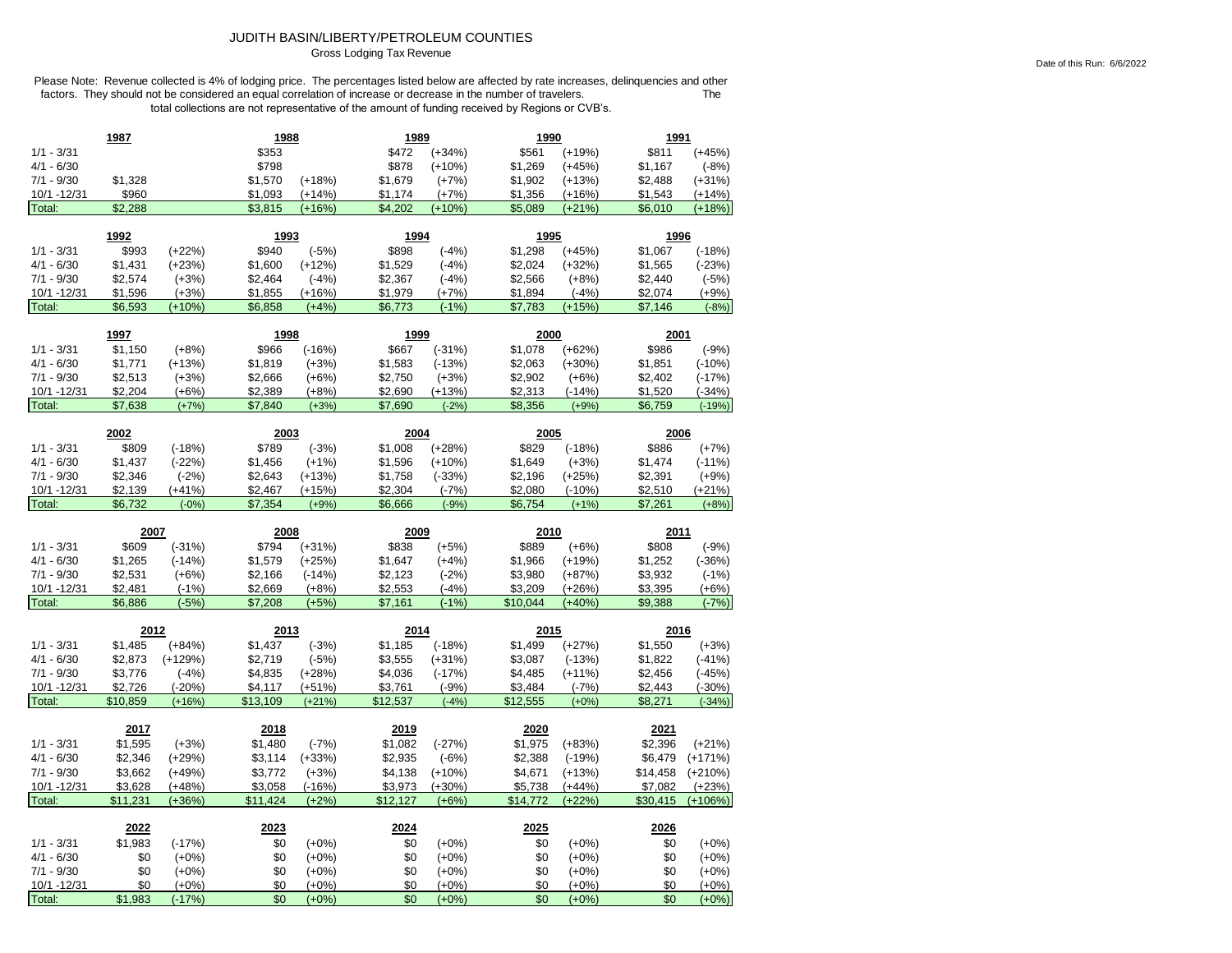## MEAGHER COUNTY

#### Gross Lodging Tax Revenue

| \$1,097<br>$1/1 - 3/31$<br>\$1,243<br>$(+13%)$<br>\$1,568<br>$(+26%)$<br>\$1,576<br>$(+1%)$<br>$4/1 - 6/30$<br>\$2,673<br>\$4,235<br>\$5,673<br>\$5,071<br>$(+58%)$<br>$(+34%)$<br>$(-11%)$<br>$7/1 - 9/30$<br>\$7,077<br>\$8,028<br>$(+13%)$<br>\$9,081<br>\$12,328<br>$(-3%)$<br>$(+13%)$<br>\$12,666<br>$(+39%)$<br>\$2,731<br>$(+25%)$<br>10/1 - 12/31<br>\$3,426<br>\$3,939<br>$(+15%)$<br>\$3,142<br>$(-20%)$<br>\$3,494<br>$(+11%)$<br>$(+22%)$<br>Total:<br>\$9,808<br>\$15,224<br>$(+17%)$<br>\$18,498<br>\$23,049<br>$(+25%)$<br>\$22,469<br>$(-3%)$<br>1992<br>1993<br>1994<br>1995<br>1996<br>\$2,762<br>$1/1 - 3/31$<br>\$2,140<br>$(-23%)$<br>\$2,950<br>$(+38%)$<br>\$2,102<br>$(-29%)$<br>\$2,426<br>$(+15%)$<br>$(+75%)$<br>$4/1 - 6/30$<br>\$4,859<br>\$6,670<br>\$6,861<br>\$7,136<br>\$8,255<br>$(-4%)$<br>$(+37%)$<br>$(+3%)$<br>$(+4%)$<br>$(+16%)$<br>\$14,386<br>\$19,126<br>$7/1 - 9/30$<br>\$15,267<br>$(+24%)$<br>$(-6%)$<br>\$14,440<br>$(+0%)$<br>\$18,218<br>$(+26%)$<br>$(+5%)$<br>10/1 - 12/31<br>\$3,340<br>$(-4%)$<br>\$6,042<br>$(+81%)$<br>\$4,129<br>$(-32%)$<br>\$4,595<br>$(+11%)$<br>\$4,205<br>$(-8%)$<br>\$26,228<br>\$29,238<br>$(+11%)$<br>$(-3%)$<br>$(+13%)$<br>\$34,012<br>Total:<br>$(+17%)$<br>\$28,380<br>\$32,051<br>$(+6%)$<br>1997<br>1998<br>2000<br>2001<br>1999<br>\$2,502<br>\$2,547<br>$(+2%)$<br>\$2,660<br>\$4,545<br>$(-31%)$<br>$1/1 - 3/31$<br>$(+3%)$<br>$(+4%)$<br>$(+71%)$<br>\$3,142<br>$4/1 - 6/30$<br>\$7,634<br>$(-8%)$<br>\$8,806<br>$(+15%)$<br>\$3,842<br>$(-56%)$<br>\$6,366<br>$(+66%)$<br>\$5,691<br>$(-11%)$<br>$7/1 - 9/30$<br>\$20,471<br>$(+7%)$<br>\$23,532<br>$(+15%)$<br>\$7,549<br>$(-68%)$<br>\$5,956<br>\$5,434<br>$(-9%)$<br>$(-21%)$<br>10/1 - 12/31<br>\$5,387<br>\$4,514<br>$(-21%)$<br>\$3,674<br>(+28%)<br>$(-16%)$<br>\$6,217<br>$(+38%)$<br>\$4,881<br>$(-25%)$<br>Total:<br>\$35,994<br>\$21.748<br>\$17,942<br>$(+6%)$<br>\$39,399<br>$(+9%)$<br>\$20,268<br>$(-49%)$<br>$(+7%)$<br>$(-18%)$<br>2002<br>2003<br>2004<br>2005<br>2006<br>$1/1 - 3/31$<br>\$3,230<br>$(+3%)$<br>\$2,440<br>$(-24%)$<br>\$4,236<br>$(+74%)$<br>\$3,828<br>$(-10%)$<br>\$4,601<br>$(+20%)$<br>$4/1 - 6/30$<br>\$4,827<br>$(-15%)$<br>\$4,067<br>$(-16%)$<br>\$6,326<br>\$6,062<br>\$6,832<br>$(+13%)$<br>$(+56%)$<br>$(-4%)$<br>$7/1 - 9/30$<br>\$8,230<br>\$7,686<br>\$8,963<br>\$12,863<br>$(+51%)$<br>$(-7%)$<br>$(+17%)$<br>\$10,609<br>$(+18%)$<br>(+21%)<br>\$3,797<br>\$4,389<br>\$7,340<br>10/1 - 12/31<br>$(+3%)$<br>$(+16%)$<br>\$7,010<br>$(+60%)$<br>\$6,929<br>$(-1%)$<br>$(+6%)$<br>Total:<br>\$20,084<br>\$18,582<br>\$26,535<br>\$27,429<br>\$31,635<br>$(+12%)$<br>$(-7%)$<br>$(+43%)$<br>$(+3%)$<br>$(+15%)$<br>2007<br>2008<br>2011<br>2009<br>2010<br>$1/1 - 3/31$<br>\$4,827<br>$(+5%)$<br>\$4,413<br>$(-9%)$<br>\$4,035<br>$(-9%)$<br>\$5,489<br>$(+36%)$<br>\$6,078<br>$(+11%)$<br>$4/1 - 6/30$<br>\$6,841<br>$(+0\%)$<br>\$7,471<br>$(+9%)$<br>\$7,485<br>$(+0%)$<br>\$7,264<br>\$6,942<br>$(-4%)$<br>$(-3%)$<br>\$12,944<br>7/1 - 9/30<br>$(+1%)$<br>\$11,182<br>$(-14%)$<br>\$12,565<br>$(+12%)$<br>\$12,919<br>$(+3%)$<br>\$15,295<br>$(+18%)$<br>10/1 - 12/31<br>\$8,359<br>$(+14%)$<br>\$7,334<br>$(-12%)$<br>\$8,052<br>$(+10%)$<br>\$8,266<br>$(+3%)$<br>\$10,188<br>$(+23%)$<br>Total:<br>$(+13%)$<br>\$32,970<br>$(+4%)$<br>\$30,400<br>$(-8%)$<br>\$32,137<br>$(+6%)$<br>\$33,939<br>$(+6%)$<br>\$38,503<br>2012<br>2013<br>2014<br>2015<br>2016<br>\$7,139<br>$(+17%)$<br>\$8,755<br>$(+23%)$<br>\$9,198<br>$(+5%)$<br>$(+32%)$<br>$1/1 - 3/31$<br>\$10,199<br>$(+11%)$<br>\$13,507<br>$4/1 - 6/30$<br>\$9,580<br>$(+38%)$<br>\$11,284<br>$(+18%)$<br>\$11,653<br>$(+3%)$<br>$(+20%)$<br>\$13,888<br>$(-1%)$<br>\$14,038<br>$7/1 - 9/30$<br>\$17,555<br>$(+15%)$<br>\$19,380<br>\$20,957<br>$(+8%)$<br>\$23,194<br>$(+11%)$<br>\$26,406<br>$(+14%)$<br>$(+10%)$<br>10/1 - 12/31<br>$(-13%)$<br>$(+21%)$<br>\$15,866<br>$(+56%)$<br>\$13,732<br>\$14,873<br>(+8%)<br>\$18,058<br>\$18,153<br>$(+1%)$<br>Total:<br>\$50,140<br>\$53,150<br>\$65,489<br>\$71,954<br>$(+30%)$<br>$(+6%)$<br>\$56,681<br>$(+7%)$<br>$(+16%)$<br>$(+10%)$<br>2017<br>2018<br>2019<br>2020<br>2021<br>\$11,881<br>$(-12%)$<br>\$16,542<br>$(+39%)$<br>\$16,795<br>$1/1 - 3/31$<br>$(+2%)$<br>\$12,960<br>$(-23%)$<br>\$23,131<br>$(+78%)$<br>$4/1 - 6/30$<br>\$15,086<br>$(+9%)$<br>\$15,139<br>$(+0%)$<br>\$16,850<br>$(+11%)$<br>\$12,974<br>\$25,361<br>$(-23%)$<br>$(+95%)$<br>$7/1 - 9/30$<br>\$27,133<br>$(+3%)$<br>\$30,457<br>$(+12%)$<br>\$30,368<br>$(-0%)$<br>\$28,340<br>$(-7%)$<br>\$48,225<br>$(+70%)$<br>10/1 - 12/31<br>\$18,311<br>$(+1%)$<br>\$23,814<br>$(+30%)$<br>\$22,711<br>$(-5%)$<br>$(+20%)$<br>\$29,741<br>$(+9%)$<br>\$27,356<br>Total:<br>\$72,411<br>$(+1%)$<br>\$85,951<br>\$86,724<br>$(+1%)$<br>\$81,629<br>\$126,459<br>$(+19%)$<br>$(-6%)$<br>(+55%)<br>2023<br>2024<br>2026<br>2022<br>2025 |
|-------------------------------------------------------------------------------------------------------------------------------------------------------------------------------------------------------------------------------------------------------------------------------------------------------------------------------------------------------------------------------------------------------------------------------------------------------------------------------------------------------------------------------------------------------------------------------------------------------------------------------------------------------------------------------------------------------------------------------------------------------------------------------------------------------------------------------------------------------------------------------------------------------------------------------------------------------------------------------------------------------------------------------------------------------------------------------------------------------------------------------------------------------------------------------------------------------------------------------------------------------------------------------------------------------------------------------------------------------------------------------------------------------------------------------------------------------------------------------------------------------------------------------------------------------------------------------------------------------------------------------------------------------------------------------------------------------------------------------------------------------------------------------------------------------------------------------------------------------------------------------------------------------------------------------------------------------------------------------------------------------------------------------------------------------------------------------------------------------------------------------------------------------------------------------------------------------------------------------------------------------------------------------------------------------------------------------------------------------------------------------------------------------------------------------------------------------------------------------------------------------------------------------------------------------------------------------------------------------------------------------------------------------------------------------------------------------------------------------------------------------------------------------------------------------------------------------------------------------------------------------------------------------------------------------------------------------------------------------------------------------------------------------------------------------------------------------------------------------------------------------------------------------------------------------------------------------------------------------------------------------------------------------------------------------------------------------------------------------------------------------------------------------------------------------------------------------------------------------------------------------------------------------------------------------------------------------------------------------------------------------------------------------------------------------------------------------------------------------------------------------------------------------------------------------------------------------------------------------------------------------------------------------------------------------------------------------------------------------------------------------------------------------------------------------------------------------------------------------------------------------------------------------------------------------------------------------------------------------------------------------------------------------------------------------------------------------------------------------------------------------------------------------------------------------------------------------------------------------------------------------------------------------------------------------------------------------------------------------------------------------------------------------------------------------------------------------------------------------------------------------------------------------------------------------------------------------------------------------------------------------------------------------------------------|
|                                                                                                                                                                                                                                                                                                                                                                                                                                                                                                                                                                                                                                                                                                                                                                                                                                                                                                                                                                                                                                                                                                                                                                                                                                                                                                                                                                                                                                                                                                                                                                                                                                                                                                                                                                                                                                                                                                                                                                                                                                                                                                                                                                                                                                                                                                                                                                                                                                                                                                                                                                                                                                                                                                                                                                                                                                                                                                                                                                                                                                                                                                                                                                                                                                                                                                                                                                                                                                                                                                                                                                                                                                                                                                                                                                                                                                                                                                                                                                                                                                                                                                                                                                                                                                                                                                                                                                                                                                                                                                                                                                                                                                                                                                                                                                                                                                                                                                                         |
|                                                                                                                                                                                                                                                                                                                                                                                                                                                                                                                                                                                                                                                                                                                                                                                                                                                                                                                                                                                                                                                                                                                                                                                                                                                                                                                                                                                                                                                                                                                                                                                                                                                                                                                                                                                                                                                                                                                                                                                                                                                                                                                                                                                                                                                                                                                                                                                                                                                                                                                                                                                                                                                                                                                                                                                                                                                                                                                                                                                                                                                                                                                                                                                                                                                                                                                                                                                                                                                                                                                                                                                                                                                                                                                                                                                                                                                                                                                                                                                                                                                                                                                                                                                                                                                                                                                                                                                                                                                                                                                                                                                                                                                                                                                                                                                                                                                                                                                         |
|                                                                                                                                                                                                                                                                                                                                                                                                                                                                                                                                                                                                                                                                                                                                                                                                                                                                                                                                                                                                                                                                                                                                                                                                                                                                                                                                                                                                                                                                                                                                                                                                                                                                                                                                                                                                                                                                                                                                                                                                                                                                                                                                                                                                                                                                                                                                                                                                                                                                                                                                                                                                                                                                                                                                                                                                                                                                                                                                                                                                                                                                                                                                                                                                                                                                                                                                                                                                                                                                                                                                                                                                                                                                                                                                                                                                                                                                                                                                                                                                                                                                                                                                                                                                                                                                                                                                                                                                                                                                                                                                                                                                                                                                                                                                                                                                                                                                                                                         |
|                                                                                                                                                                                                                                                                                                                                                                                                                                                                                                                                                                                                                                                                                                                                                                                                                                                                                                                                                                                                                                                                                                                                                                                                                                                                                                                                                                                                                                                                                                                                                                                                                                                                                                                                                                                                                                                                                                                                                                                                                                                                                                                                                                                                                                                                                                                                                                                                                                                                                                                                                                                                                                                                                                                                                                                                                                                                                                                                                                                                                                                                                                                                                                                                                                                                                                                                                                                                                                                                                                                                                                                                                                                                                                                                                                                                                                                                                                                                                                                                                                                                                                                                                                                                                                                                                                                                                                                                                                                                                                                                                                                                                                                                                                                                                                                                                                                                                                                         |
|                                                                                                                                                                                                                                                                                                                                                                                                                                                                                                                                                                                                                                                                                                                                                                                                                                                                                                                                                                                                                                                                                                                                                                                                                                                                                                                                                                                                                                                                                                                                                                                                                                                                                                                                                                                                                                                                                                                                                                                                                                                                                                                                                                                                                                                                                                                                                                                                                                                                                                                                                                                                                                                                                                                                                                                                                                                                                                                                                                                                                                                                                                                                                                                                                                                                                                                                                                                                                                                                                                                                                                                                                                                                                                                                                                                                                                                                                                                                                                                                                                                                                                                                                                                                                                                                                                                                                                                                                                                                                                                                                                                                                                                                                                                                                                                                                                                                                                                         |
|                                                                                                                                                                                                                                                                                                                                                                                                                                                                                                                                                                                                                                                                                                                                                                                                                                                                                                                                                                                                                                                                                                                                                                                                                                                                                                                                                                                                                                                                                                                                                                                                                                                                                                                                                                                                                                                                                                                                                                                                                                                                                                                                                                                                                                                                                                                                                                                                                                                                                                                                                                                                                                                                                                                                                                                                                                                                                                                                                                                                                                                                                                                                                                                                                                                                                                                                                                                                                                                                                                                                                                                                                                                                                                                                                                                                                                                                                                                                                                                                                                                                                                                                                                                                                                                                                                                                                                                                                                                                                                                                                                                                                                                                                                                                                                                                                                                                                                                         |
|                                                                                                                                                                                                                                                                                                                                                                                                                                                                                                                                                                                                                                                                                                                                                                                                                                                                                                                                                                                                                                                                                                                                                                                                                                                                                                                                                                                                                                                                                                                                                                                                                                                                                                                                                                                                                                                                                                                                                                                                                                                                                                                                                                                                                                                                                                                                                                                                                                                                                                                                                                                                                                                                                                                                                                                                                                                                                                                                                                                                                                                                                                                                                                                                                                                                                                                                                                                                                                                                                                                                                                                                                                                                                                                                                                                                                                                                                                                                                                                                                                                                                                                                                                                                                                                                                                                                                                                                                                                                                                                                                                                                                                                                                                                                                                                                                                                                                                                         |
|                                                                                                                                                                                                                                                                                                                                                                                                                                                                                                                                                                                                                                                                                                                                                                                                                                                                                                                                                                                                                                                                                                                                                                                                                                                                                                                                                                                                                                                                                                                                                                                                                                                                                                                                                                                                                                                                                                                                                                                                                                                                                                                                                                                                                                                                                                                                                                                                                                                                                                                                                                                                                                                                                                                                                                                                                                                                                                                                                                                                                                                                                                                                                                                                                                                                                                                                                                                                                                                                                                                                                                                                                                                                                                                                                                                                                                                                                                                                                                                                                                                                                                                                                                                                                                                                                                                                                                                                                                                                                                                                                                                                                                                                                                                                                                                                                                                                                                                         |
|                                                                                                                                                                                                                                                                                                                                                                                                                                                                                                                                                                                                                                                                                                                                                                                                                                                                                                                                                                                                                                                                                                                                                                                                                                                                                                                                                                                                                                                                                                                                                                                                                                                                                                                                                                                                                                                                                                                                                                                                                                                                                                                                                                                                                                                                                                                                                                                                                                                                                                                                                                                                                                                                                                                                                                                                                                                                                                                                                                                                                                                                                                                                                                                                                                                                                                                                                                                                                                                                                                                                                                                                                                                                                                                                                                                                                                                                                                                                                                                                                                                                                                                                                                                                                                                                                                                                                                                                                                                                                                                                                                                                                                                                                                                                                                                                                                                                                                                         |
|                                                                                                                                                                                                                                                                                                                                                                                                                                                                                                                                                                                                                                                                                                                                                                                                                                                                                                                                                                                                                                                                                                                                                                                                                                                                                                                                                                                                                                                                                                                                                                                                                                                                                                                                                                                                                                                                                                                                                                                                                                                                                                                                                                                                                                                                                                                                                                                                                                                                                                                                                                                                                                                                                                                                                                                                                                                                                                                                                                                                                                                                                                                                                                                                                                                                                                                                                                                                                                                                                                                                                                                                                                                                                                                                                                                                                                                                                                                                                                                                                                                                                                                                                                                                                                                                                                                                                                                                                                                                                                                                                                                                                                                                                                                                                                                                                                                                                                                         |
|                                                                                                                                                                                                                                                                                                                                                                                                                                                                                                                                                                                                                                                                                                                                                                                                                                                                                                                                                                                                                                                                                                                                                                                                                                                                                                                                                                                                                                                                                                                                                                                                                                                                                                                                                                                                                                                                                                                                                                                                                                                                                                                                                                                                                                                                                                                                                                                                                                                                                                                                                                                                                                                                                                                                                                                                                                                                                                                                                                                                                                                                                                                                                                                                                                                                                                                                                                                                                                                                                                                                                                                                                                                                                                                                                                                                                                                                                                                                                                                                                                                                                                                                                                                                                                                                                                                                                                                                                                                                                                                                                                                                                                                                                                                                                                                                                                                                                                                         |
|                                                                                                                                                                                                                                                                                                                                                                                                                                                                                                                                                                                                                                                                                                                                                                                                                                                                                                                                                                                                                                                                                                                                                                                                                                                                                                                                                                                                                                                                                                                                                                                                                                                                                                                                                                                                                                                                                                                                                                                                                                                                                                                                                                                                                                                                                                                                                                                                                                                                                                                                                                                                                                                                                                                                                                                                                                                                                                                                                                                                                                                                                                                                                                                                                                                                                                                                                                                                                                                                                                                                                                                                                                                                                                                                                                                                                                                                                                                                                                                                                                                                                                                                                                                                                                                                                                                                                                                                                                                                                                                                                                                                                                                                                                                                                                                                                                                                                                                         |
|                                                                                                                                                                                                                                                                                                                                                                                                                                                                                                                                                                                                                                                                                                                                                                                                                                                                                                                                                                                                                                                                                                                                                                                                                                                                                                                                                                                                                                                                                                                                                                                                                                                                                                                                                                                                                                                                                                                                                                                                                                                                                                                                                                                                                                                                                                                                                                                                                                                                                                                                                                                                                                                                                                                                                                                                                                                                                                                                                                                                                                                                                                                                                                                                                                                                                                                                                                                                                                                                                                                                                                                                                                                                                                                                                                                                                                                                                                                                                                                                                                                                                                                                                                                                                                                                                                                                                                                                                                                                                                                                                                                                                                                                                                                                                                                                                                                                                                                         |
|                                                                                                                                                                                                                                                                                                                                                                                                                                                                                                                                                                                                                                                                                                                                                                                                                                                                                                                                                                                                                                                                                                                                                                                                                                                                                                                                                                                                                                                                                                                                                                                                                                                                                                                                                                                                                                                                                                                                                                                                                                                                                                                                                                                                                                                                                                                                                                                                                                                                                                                                                                                                                                                                                                                                                                                                                                                                                                                                                                                                                                                                                                                                                                                                                                                                                                                                                                                                                                                                                                                                                                                                                                                                                                                                                                                                                                                                                                                                                                                                                                                                                                                                                                                                                                                                                                                                                                                                                                                                                                                                                                                                                                                                                                                                                                                                                                                                                                                         |
|                                                                                                                                                                                                                                                                                                                                                                                                                                                                                                                                                                                                                                                                                                                                                                                                                                                                                                                                                                                                                                                                                                                                                                                                                                                                                                                                                                                                                                                                                                                                                                                                                                                                                                                                                                                                                                                                                                                                                                                                                                                                                                                                                                                                                                                                                                                                                                                                                                                                                                                                                                                                                                                                                                                                                                                                                                                                                                                                                                                                                                                                                                                                                                                                                                                                                                                                                                                                                                                                                                                                                                                                                                                                                                                                                                                                                                                                                                                                                                                                                                                                                                                                                                                                                                                                                                                                                                                                                                                                                                                                                                                                                                                                                                                                                                                                                                                                                                                         |
|                                                                                                                                                                                                                                                                                                                                                                                                                                                                                                                                                                                                                                                                                                                                                                                                                                                                                                                                                                                                                                                                                                                                                                                                                                                                                                                                                                                                                                                                                                                                                                                                                                                                                                                                                                                                                                                                                                                                                                                                                                                                                                                                                                                                                                                                                                                                                                                                                                                                                                                                                                                                                                                                                                                                                                                                                                                                                                                                                                                                                                                                                                                                                                                                                                                                                                                                                                                                                                                                                                                                                                                                                                                                                                                                                                                                                                                                                                                                                                                                                                                                                                                                                                                                                                                                                                                                                                                                                                                                                                                                                                                                                                                                                                                                                                                                                                                                                                                         |
|                                                                                                                                                                                                                                                                                                                                                                                                                                                                                                                                                                                                                                                                                                                                                                                                                                                                                                                                                                                                                                                                                                                                                                                                                                                                                                                                                                                                                                                                                                                                                                                                                                                                                                                                                                                                                                                                                                                                                                                                                                                                                                                                                                                                                                                                                                                                                                                                                                                                                                                                                                                                                                                                                                                                                                                                                                                                                                                                                                                                                                                                                                                                                                                                                                                                                                                                                                                                                                                                                                                                                                                                                                                                                                                                                                                                                                                                                                                                                                                                                                                                                                                                                                                                                                                                                                                                                                                                                                                                                                                                                                                                                                                                                                                                                                                                                                                                                                                         |
|                                                                                                                                                                                                                                                                                                                                                                                                                                                                                                                                                                                                                                                                                                                                                                                                                                                                                                                                                                                                                                                                                                                                                                                                                                                                                                                                                                                                                                                                                                                                                                                                                                                                                                                                                                                                                                                                                                                                                                                                                                                                                                                                                                                                                                                                                                                                                                                                                                                                                                                                                                                                                                                                                                                                                                                                                                                                                                                                                                                                                                                                                                                                                                                                                                                                                                                                                                                                                                                                                                                                                                                                                                                                                                                                                                                                                                                                                                                                                                                                                                                                                                                                                                                                                                                                                                                                                                                                                                                                                                                                                                                                                                                                                                                                                                                                                                                                                                                         |
|                                                                                                                                                                                                                                                                                                                                                                                                                                                                                                                                                                                                                                                                                                                                                                                                                                                                                                                                                                                                                                                                                                                                                                                                                                                                                                                                                                                                                                                                                                                                                                                                                                                                                                                                                                                                                                                                                                                                                                                                                                                                                                                                                                                                                                                                                                                                                                                                                                                                                                                                                                                                                                                                                                                                                                                                                                                                                                                                                                                                                                                                                                                                                                                                                                                                                                                                                                                                                                                                                                                                                                                                                                                                                                                                                                                                                                                                                                                                                                                                                                                                                                                                                                                                                                                                                                                                                                                                                                                                                                                                                                                                                                                                                                                                                                                                                                                                                                                         |
|                                                                                                                                                                                                                                                                                                                                                                                                                                                                                                                                                                                                                                                                                                                                                                                                                                                                                                                                                                                                                                                                                                                                                                                                                                                                                                                                                                                                                                                                                                                                                                                                                                                                                                                                                                                                                                                                                                                                                                                                                                                                                                                                                                                                                                                                                                                                                                                                                                                                                                                                                                                                                                                                                                                                                                                                                                                                                                                                                                                                                                                                                                                                                                                                                                                                                                                                                                                                                                                                                                                                                                                                                                                                                                                                                                                                                                                                                                                                                                                                                                                                                                                                                                                                                                                                                                                                                                                                                                                                                                                                                                                                                                                                                                                                                                                                                                                                                                                         |
|                                                                                                                                                                                                                                                                                                                                                                                                                                                                                                                                                                                                                                                                                                                                                                                                                                                                                                                                                                                                                                                                                                                                                                                                                                                                                                                                                                                                                                                                                                                                                                                                                                                                                                                                                                                                                                                                                                                                                                                                                                                                                                                                                                                                                                                                                                                                                                                                                                                                                                                                                                                                                                                                                                                                                                                                                                                                                                                                                                                                                                                                                                                                                                                                                                                                                                                                                                                                                                                                                                                                                                                                                                                                                                                                                                                                                                                                                                                                                                                                                                                                                                                                                                                                                                                                                                                                                                                                                                                                                                                                                                                                                                                                                                                                                                                                                                                                                                                         |
|                                                                                                                                                                                                                                                                                                                                                                                                                                                                                                                                                                                                                                                                                                                                                                                                                                                                                                                                                                                                                                                                                                                                                                                                                                                                                                                                                                                                                                                                                                                                                                                                                                                                                                                                                                                                                                                                                                                                                                                                                                                                                                                                                                                                                                                                                                                                                                                                                                                                                                                                                                                                                                                                                                                                                                                                                                                                                                                                                                                                                                                                                                                                                                                                                                                                                                                                                                                                                                                                                                                                                                                                                                                                                                                                                                                                                                                                                                                                                                                                                                                                                                                                                                                                                                                                                                                                                                                                                                                                                                                                                                                                                                                                                                                                                                                                                                                                                                                         |
|                                                                                                                                                                                                                                                                                                                                                                                                                                                                                                                                                                                                                                                                                                                                                                                                                                                                                                                                                                                                                                                                                                                                                                                                                                                                                                                                                                                                                                                                                                                                                                                                                                                                                                                                                                                                                                                                                                                                                                                                                                                                                                                                                                                                                                                                                                                                                                                                                                                                                                                                                                                                                                                                                                                                                                                                                                                                                                                                                                                                                                                                                                                                                                                                                                                                                                                                                                                                                                                                                                                                                                                                                                                                                                                                                                                                                                                                                                                                                                                                                                                                                                                                                                                                                                                                                                                                                                                                                                                                                                                                                                                                                                                                                                                                                                                                                                                                                                                         |
|                                                                                                                                                                                                                                                                                                                                                                                                                                                                                                                                                                                                                                                                                                                                                                                                                                                                                                                                                                                                                                                                                                                                                                                                                                                                                                                                                                                                                                                                                                                                                                                                                                                                                                                                                                                                                                                                                                                                                                                                                                                                                                                                                                                                                                                                                                                                                                                                                                                                                                                                                                                                                                                                                                                                                                                                                                                                                                                                                                                                                                                                                                                                                                                                                                                                                                                                                                                                                                                                                                                                                                                                                                                                                                                                                                                                                                                                                                                                                                                                                                                                                                                                                                                                                                                                                                                                                                                                                                                                                                                                                                                                                                                                                                                                                                                                                                                                                                                         |
|                                                                                                                                                                                                                                                                                                                                                                                                                                                                                                                                                                                                                                                                                                                                                                                                                                                                                                                                                                                                                                                                                                                                                                                                                                                                                                                                                                                                                                                                                                                                                                                                                                                                                                                                                                                                                                                                                                                                                                                                                                                                                                                                                                                                                                                                                                                                                                                                                                                                                                                                                                                                                                                                                                                                                                                                                                                                                                                                                                                                                                                                                                                                                                                                                                                                                                                                                                                                                                                                                                                                                                                                                                                                                                                                                                                                                                                                                                                                                                                                                                                                                                                                                                                                                                                                                                                                                                                                                                                                                                                                                                                                                                                                                                                                                                                                                                                                                                                         |
|                                                                                                                                                                                                                                                                                                                                                                                                                                                                                                                                                                                                                                                                                                                                                                                                                                                                                                                                                                                                                                                                                                                                                                                                                                                                                                                                                                                                                                                                                                                                                                                                                                                                                                                                                                                                                                                                                                                                                                                                                                                                                                                                                                                                                                                                                                                                                                                                                                                                                                                                                                                                                                                                                                                                                                                                                                                                                                                                                                                                                                                                                                                                                                                                                                                                                                                                                                                                                                                                                                                                                                                                                                                                                                                                                                                                                                                                                                                                                                                                                                                                                                                                                                                                                                                                                                                                                                                                                                                                                                                                                                                                                                                                                                                                                                                                                                                                                                                         |
|                                                                                                                                                                                                                                                                                                                                                                                                                                                                                                                                                                                                                                                                                                                                                                                                                                                                                                                                                                                                                                                                                                                                                                                                                                                                                                                                                                                                                                                                                                                                                                                                                                                                                                                                                                                                                                                                                                                                                                                                                                                                                                                                                                                                                                                                                                                                                                                                                                                                                                                                                                                                                                                                                                                                                                                                                                                                                                                                                                                                                                                                                                                                                                                                                                                                                                                                                                                                                                                                                                                                                                                                                                                                                                                                                                                                                                                                                                                                                                                                                                                                                                                                                                                                                                                                                                                                                                                                                                                                                                                                                                                                                                                                                                                                                                                                                                                                                                                         |
|                                                                                                                                                                                                                                                                                                                                                                                                                                                                                                                                                                                                                                                                                                                                                                                                                                                                                                                                                                                                                                                                                                                                                                                                                                                                                                                                                                                                                                                                                                                                                                                                                                                                                                                                                                                                                                                                                                                                                                                                                                                                                                                                                                                                                                                                                                                                                                                                                                                                                                                                                                                                                                                                                                                                                                                                                                                                                                                                                                                                                                                                                                                                                                                                                                                                                                                                                                                                                                                                                                                                                                                                                                                                                                                                                                                                                                                                                                                                                                                                                                                                                                                                                                                                                                                                                                                                                                                                                                                                                                                                                                                                                                                                                                                                                                                                                                                                                                                         |
|                                                                                                                                                                                                                                                                                                                                                                                                                                                                                                                                                                                                                                                                                                                                                                                                                                                                                                                                                                                                                                                                                                                                                                                                                                                                                                                                                                                                                                                                                                                                                                                                                                                                                                                                                                                                                                                                                                                                                                                                                                                                                                                                                                                                                                                                                                                                                                                                                                                                                                                                                                                                                                                                                                                                                                                                                                                                                                                                                                                                                                                                                                                                                                                                                                                                                                                                                                                                                                                                                                                                                                                                                                                                                                                                                                                                                                                                                                                                                                                                                                                                                                                                                                                                                                                                                                                                                                                                                                                                                                                                                                                                                                                                                                                                                                                                                                                                                                                         |
|                                                                                                                                                                                                                                                                                                                                                                                                                                                                                                                                                                                                                                                                                                                                                                                                                                                                                                                                                                                                                                                                                                                                                                                                                                                                                                                                                                                                                                                                                                                                                                                                                                                                                                                                                                                                                                                                                                                                                                                                                                                                                                                                                                                                                                                                                                                                                                                                                                                                                                                                                                                                                                                                                                                                                                                                                                                                                                                                                                                                                                                                                                                                                                                                                                                                                                                                                                                                                                                                                                                                                                                                                                                                                                                                                                                                                                                                                                                                                                                                                                                                                                                                                                                                                                                                                                                                                                                                                                                                                                                                                                                                                                                                                                                                                                                                                                                                                                                         |
|                                                                                                                                                                                                                                                                                                                                                                                                                                                                                                                                                                                                                                                                                                                                                                                                                                                                                                                                                                                                                                                                                                                                                                                                                                                                                                                                                                                                                                                                                                                                                                                                                                                                                                                                                                                                                                                                                                                                                                                                                                                                                                                                                                                                                                                                                                                                                                                                                                                                                                                                                                                                                                                                                                                                                                                                                                                                                                                                                                                                                                                                                                                                                                                                                                                                                                                                                                                                                                                                                                                                                                                                                                                                                                                                                                                                                                                                                                                                                                                                                                                                                                                                                                                                                                                                                                                                                                                                                                                                                                                                                                                                                                                                                                                                                                                                                                                                                                                         |
|                                                                                                                                                                                                                                                                                                                                                                                                                                                                                                                                                                                                                                                                                                                                                                                                                                                                                                                                                                                                                                                                                                                                                                                                                                                                                                                                                                                                                                                                                                                                                                                                                                                                                                                                                                                                                                                                                                                                                                                                                                                                                                                                                                                                                                                                                                                                                                                                                                                                                                                                                                                                                                                                                                                                                                                                                                                                                                                                                                                                                                                                                                                                                                                                                                                                                                                                                                                                                                                                                                                                                                                                                                                                                                                                                                                                                                                                                                                                                                                                                                                                                                                                                                                                                                                                                                                                                                                                                                                                                                                                                                                                                                                                                                                                                                                                                                                                                                                         |
|                                                                                                                                                                                                                                                                                                                                                                                                                                                                                                                                                                                                                                                                                                                                                                                                                                                                                                                                                                                                                                                                                                                                                                                                                                                                                                                                                                                                                                                                                                                                                                                                                                                                                                                                                                                                                                                                                                                                                                                                                                                                                                                                                                                                                                                                                                                                                                                                                                                                                                                                                                                                                                                                                                                                                                                                                                                                                                                                                                                                                                                                                                                                                                                                                                                                                                                                                                                                                                                                                                                                                                                                                                                                                                                                                                                                                                                                                                                                                                                                                                                                                                                                                                                                                                                                                                                                                                                                                                                                                                                                                                                                                                                                                                                                                                                                                                                                                                                         |
|                                                                                                                                                                                                                                                                                                                                                                                                                                                                                                                                                                                                                                                                                                                                                                                                                                                                                                                                                                                                                                                                                                                                                                                                                                                                                                                                                                                                                                                                                                                                                                                                                                                                                                                                                                                                                                                                                                                                                                                                                                                                                                                                                                                                                                                                                                                                                                                                                                                                                                                                                                                                                                                                                                                                                                                                                                                                                                                                                                                                                                                                                                                                                                                                                                                                                                                                                                                                                                                                                                                                                                                                                                                                                                                                                                                                                                                                                                                                                                                                                                                                                                                                                                                                                                                                                                                                                                                                                                                                                                                                                                                                                                                                                                                                                                                                                                                                                                                         |
|                                                                                                                                                                                                                                                                                                                                                                                                                                                                                                                                                                                                                                                                                                                                                                                                                                                                                                                                                                                                                                                                                                                                                                                                                                                                                                                                                                                                                                                                                                                                                                                                                                                                                                                                                                                                                                                                                                                                                                                                                                                                                                                                                                                                                                                                                                                                                                                                                                                                                                                                                                                                                                                                                                                                                                                                                                                                                                                                                                                                                                                                                                                                                                                                                                                                                                                                                                                                                                                                                                                                                                                                                                                                                                                                                                                                                                                                                                                                                                                                                                                                                                                                                                                                                                                                                                                                                                                                                                                                                                                                                                                                                                                                                                                                                                                                                                                                                                                         |
|                                                                                                                                                                                                                                                                                                                                                                                                                                                                                                                                                                                                                                                                                                                                                                                                                                                                                                                                                                                                                                                                                                                                                                                                                                                                                                                                                                                                                                                                                                                                                                                                                                                                                                                                                                                                                                                                                                                                                                                                                                                                                                                                                                                                                                                                                                                                                                                                                                                                                                                                                                                                                                                                                                                                                                                                                                                                                                                                                                                                                                                                                                                                                                                                                                                                                                                                                                                                                                                                                                                                                                                                                                                                                                                                                                                                                                                                                                                                                                                                                                                                                                                                                                                                                                                                                                                                                                                                                                                                                                                                                                                                                                                                                                                                                                                                                                                                                                                         |
|                                                                                                                                                                                                                                                                                                                                                                                                                                                                                                                                                                                                                                                                                                                                                                                                                                                                                                                                                                                                                                                                                                                                                                                                                                                                                                                                                                                                                                                                                                                                                                                                                                                                                                                                                                                                                                                                                                                                                                                                                                                                                                                                                                                                                                                                                                                                                                                                                                                                                                                                                                                                                                                                                                                                                                                                                                                                                                                                                                                                                                                                                                                                                                                                                                                                                                                                                                                                                                                                                                                                                                                                                                                                                                                                                                                                                                                                                                                                                                                                                                                                                                                                                                                                                                                                                                                                                                                                                                                                                                                                                                                                                                                                                                                                                                                                                                                                                                                         |
|                                                                                                                                                                                                                                                                                                                                                                                                                                                                                                                                                                                                                                                                                                                                                                                                                                                                                                                                                                                                                                                                                                                                                                                                                                                                                                                                                                                                                                                                                                                                                                                                                                                                                                                                                                                                                                                                                                                                                                                                                                                                                                                                                                                                                                                                                                                                                                                                                                                                                                                                                                                                                                                                                                                                                                                                                                                                                                                                                                                                                                                                                                                                                                                                                                                                                                                                                                                                                                                                                                                                                                                                                                                                                                                                                                                                                                                                                                                                                                                                                                                                                                                                                                                                                                                                                                                                                                                                                                                                                                                                                                                                                                                                                                                                                                                                                                                                                                                         |
|                                                                                                                                                                                                                                                                                                                                                                                                                                                                                                                                                                                                                                                                                                                                                                                                                                                                                                                                                                                                                                                                                                                                                                                                                                                                                                                                                                                                                                                                                                                                                                                                                                                                                                                                                                                                                                                                                                                                                                                                                                                                                                                                                                                                                                                                                                                                                                                                                                                                                                                                                                                                                                                                                                                                                                                                                                                                                                                                                                                                                                                                                                                                                                                                                                                                                                                                                                                                                                                                                                                                                                                                                                                                                                                                                                                                                                                                                                                                                                                                                                                                                                                                                                                                                                                                                                                                                                                                                                                                                                                                                                                                                                                                                                                                                                                                                                                                                                                         |
|                                                                                                                                                                                                                                                                                                                                                                                                                                                                                                                                                                                                                                                                                                                                                                                                                                                                                                                                                                                                                                                                                                                                                                                                                                                                                                                                                                                                                                                                                                                                                                                                                                                                                                                                                                                                                                                                                                                                                                                                                                                                                                                                                                                                                                                                                                                                                                                                                                                                                                                                                                                                                                                                                                                                                                                                                                                                                                                                                                                                                                                                                                                                                                                                                                                                                                                                                                                                                                                                                                                                                                                                                                                                                                                                                                                                                                                                                                                                                                                                                                                                                                                                                                                                                                                                                                                                                                                                                                                                                                                                                                                                                                                                                                                                                                                                                                                                                                                         |
|                                                                                                                                                                                                                                                                                                                                                                                                                                                                                                                                                                                                                                                                                                                                                                                                                                                                                                                                                                                                                                                                                                                                                                                                                                                                                                                                                                                                                                                                                                                                                                                                                                                                                                                                                                                                                                                                                                                                                                                                                                                                                                                                                                                                                                                                                                                                                                                                                                                                                                                                                                                                                                                                                                                                                                                                                                                                                                                                                                                                                                                                                                                                                                                                                                                                                                                                                                                                                                                                                                                                                                                                                                                                                                                                                                                                                                                                                                                                                                                                                                                                                                                                                                                                                                                                                                                                                                                                                                                                                                                                                                                                                                                                                                                                                                                                                                                                                                                         |
|                                                                                                                                                                                                                                                                                                                                                                                                                                                                                                                                                                                                                                                                                                                                                                                                                                                                                                                                                                                                                                                                                                                                                                                                                                                                                                                                                                                                                                                                                                                                                                                                                                                                                                                                                                                                                                                                                                                                                                                                                                                                                                                                                                                                                                                                                                                                                                                                                                                                                                                                                                                                                                                                                                                                                                                                                                                                                                                                                                                                                                                                                                                                                                                                                                                                                                                                                                                                                                                                                                                                                                                                                                                                                                                                                                                                                                                                                                                                                                                                                                                                                                                                                                                                                                                                                                                                                                                                                                                                                                                                                                                                                                                                                                                                                                                                                                                                                                                         |
|                                                                                                                                                                                                                                                                                                                                                                                                                                                                                                                                                                                                                                                                                                                                                                                                                                                                                                                                                                                                                                                                                                                                                                                                                                                                                                                                                                                                                                                                                                                                                                                                                                                                                                                                                                                                                                                                                                                                                                                                                                                                                                                                                                                                                                                                                                                                                                                                                                                                                                                                                                                                                                                                                                                                                                                                                                                                                                                                                                                                                                                                                                                                                                                                                                                                                                                                                                                                                                                                                                                                                                                                                                                                                                                                                                                                                                                                                                                                                                                                                                                                                                                                                                                                                                                                                                                                                                                                                                                                                                                                                                                                                                                                                                                                                                                                                                                                                                                         |
|                                                                                                                                                                                                                                                                                                                                                                                                                                                                                                                                                                                                                                                                                                                                                                                                                                                                                                                                                                                                                                                                                                                                                                                                                                                                                                                                                                                                                                                                                                                                                                                                                                                                                                                                                                                                                                                                                                                                                                                                                                                                                                                                                                                                                                                                                                                                                                                                                                                                                                                                                                                                                                                                                                                                                                                                                                                                                                                                                                                                                                                                                                                                                                                                                                                                                                                                                                                                                                                                                                                                                                                                                                                                                                                                                                                                                                                                                                                                                                                                                                                                                                                                                                                                                                                                                                                                                                                                                                                                                                                                                                                                                                                                                                                                                                                                                                                                                                                         |
|                                                                                                                                                                                                                                                                                                                                                                                                                                                                                                                                                                                                                                                                                                                                                                                                                                                                                                                                                                                                                                                                                                                                                                                                                                                                                                                                                                                                                                                                                                                                                                                                                                                                                                                                                                                                                                                                                                                                                                                                                                                                                                                                                                                                                                                                                                                                                                                                                                                                                                                                                                                                                                                                                                                                                                                                                                                                                                                                                                                                                                                                                                                                                                                                                                                                                                                                                                                                                                                                                                                                                                                                                                                                                                                                                                                                                                                                                                                                                                                                                                                                                                                                                                                                                                                                                                                                                                                                                                                                                                                                                                                                                                                                                                                                                                                                                                                                                                                         |
| $1/1 - 3/31$<br>\$28.979<br>$(+25%)$<br>\$0<br>$(+0%)$<br>\$0<br>$(+0%)$<br>\$0<br>$(+0%)$<br>\$0<br>$(+0%)$                                                                                                                                                                                                                                                                                                                                                                                                                                                                                                                                                                                                                                                                                                                                                                                                                                                                                                                                                                                                                                                                                                                                                                                                                                                                                                                                                                                                                                                                                                                                                                                                                                                                                                                                                                                                                                                                                                                                                                                                                                                                                                                                                                                                                                                                                                                                                                                                                                                                                                                                                                                                                                                                                                                                                                                                                                                                                                                                                                                                                                                                                                                                                                                                                                                                                                                                                                                                                                                                                                                                                                                                                                                                                                                                                                                                                                                                                                                                                                                                                                                                                                                                                                                                                                                                                                                                                                                                                                                                                                                                                                                                                                                                                                                                                                                                            |
| \$0<br>$4/1 - 6/30$<br>\$0<br>$(+0%)$<br>$(+0\%)$<br>\$0<br>$(+0%)$<br>\$0<br>$(+0%)$<br>\$0<br>$(+0%)$                                                                                                                                                                                                                                                                                                                                                                                                                                                                                                                                                                                                                                                                                                                                                                                                                                                                                                                                                                                                                                                                                                                                                                                                                                                                                                                                                                                                                                                                                                                                                                                                                                                                                                                                                                                                                                                                                                                                                                                                                                                                                                                                                                                                                                                                                                                                                                                                                                                                                                                                                                                                                                                                                                                                                                                                                                                                                                                                                                                                                                                                                                                                                                                                                                                                                                                                                                                                                                                                                                                                                                                                                                                                                                                                                                                                                                                                                                                                                                                                                                                                                                                                                                                                                                                                                                                                                                                                                                                                                                                                                                                                                                                                                                                                                                                                                 |
| $7/1 - 9/30$<br>\$0<br>\$0<br>\$0<br>\$0<br>\$0                                                                                                                                                                                                                                                                                                                                                                                                                                                                                                                                                                                                                                                                                                                                                                                                                                                                                                                                                                                                                                                                                                                                                                                                                                                                                                                                                                                                                                                                                                                                                                                                                                                                                                                                                                                                                                                                                                                                                                                                                                                                                                                                                                                                                                                                                                                                                                                                                                                                                                                                                                                                                                                                                                                                                                                                                                                                                                                                                                                                                                                                                                                                                                                                                                                                                                                                                                                                                                                                                                                                                                                                                                                                                                                                                                                                                                                                                                                                                                                                                                                                                                                                                                                                                                                                                                                                                                                                                                                                                                                                                                                                                                                                                                                                                                                                                                                                         |
|                                                                                                                                                                                                                                                                                                                                                                                                                                                                                                                                                                                                                                                                                                                                                                                                                                                                                                                                                                                                                                                                                                                                                                                                                                                                                                                                                                                                                                                                                                                                                                                                                                                                                                                                                                                                                                                                                                                                                                                                                                                                                                                                                                                                                                                                                                                                                                                                                                                                                                                                                                                                                                                                                                                                                                                                                                                                                                                                                                                                                                                                                                                                                                                                                                                                                                                                                                                                                                                                                                                                                                                                                                                                                                                                                                                                                                                                                                                                                                                                                                                                                                                                                                                                                                                                                                                                                                                                                                                                                                                                                                                                                                                                                                                                                                                                                                                                                                                         |
| $(+0\%)$<br>$(+0%)$<br>$(+0%)$<br>$(+0%)$<br>$(+0%)$<br>\$0<br>10/1 - 12/31<br>\$0<br>$(+0%)$<br>\$0<br>\$0<br>$(+0%)$<br>\$0<br>$(+0%)$<br>$(+0%)$<br>$(+0%)$                                                                                                                                                                                                                                                                                                                                                                                                                                                                                                                                                                                                                                                                                                                                                                                                                                                                                                                                                                                                                                                                                                                                                                                                                                                                                                                                                                                                                                                                                                                                                                                                                                                                                                                                                                                                                                                                                                                                                                                                                                                                                                                                                                                                                                                                                                                                                                                                                                                                                                                                                                                                                                                                                                                                                                                                                                                                                                                                                                                                                                                                                                                                                                                                                                                                                                                                                                                                                                                                                                                                                                                                                                                                                                                                                                                                                                                                                                                                                                                                                                                                                                                                                                                                                                                                                                                                                                                                                                                                                                                                                                                                                                                                                                                                                          |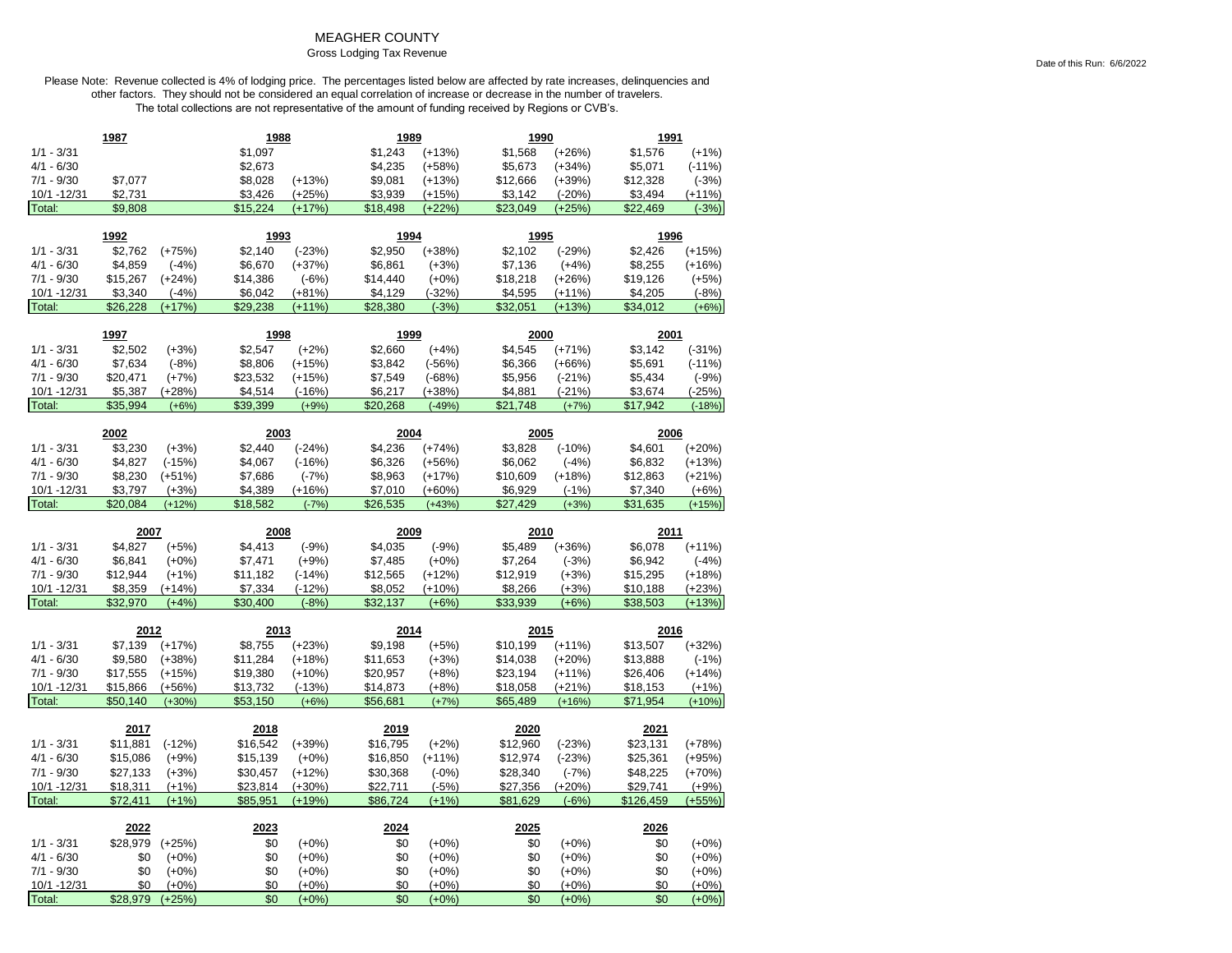### PONDERA COUNTY

#### Gross Lodging Tax Revenue

|                        | 1987                |                     | 1988                |                     | 1989                |                     | 1990                |                      | 1991                |                     |
|------------------------|---------------------|---------------------|---------------------|---------------------|---------------------|---------------------|---------------------|----------------------|---------------------|---------------------|
| $1/1 - 3/31$           |                     |                     | \$2,222             |                     | \$2,101             | $(-5%)$             | \$1,930             | $(-8%)$              | \$2,146             | $(+11%)$            |
| $4/1 - 6/30$           |                     |                     | \$3,248             |                     | \$3,700             | $(+14%)$            | \$3,361             | $(-9%)$              | \$3,798             | $(+13%)$            |
| $7/1 - 9/30$           | \$5,345             |                     | \$5,169             | $(-3%)$             | \$6,036             | $(+17%)$            | \$5,466             | $(-9%)$              | \$6,510             | $(+19%)$            |
| 10/1 - 12/31           | \$2,833             |                     | \$2,742             | $(-3%)$             | \$3,194             | $(+16%)$            | \$2,830             | $(-11%)$             | \$3,669             | $(+30%)$            |
| Total:                 | \$8,178             |                     | \$13,381            | $(-3%)$             | \$15,031            | $(+12%)$            | \$13,587            | $(-10%)$             | \$16,123            | $(+19%)$            |
|                        |                     |                     |                     |                     |                     |                     |                     |                      |                     |                     |
|                        | 1992                |                     | 1993                |                     | 1994                |                     | 1995                |                      | 1996                |                     |
| $1/1 - 3/31$           | \$2,813             | $(+31%)$            | \$3,037             | $(+8%)$             | \$2,733             | $(-10%)$            | \$3,104             | $(+14%)$             | \$3,071             | $(-1%)$             |
| $4/1 - 6/30$           | \$4,852             | $(+28%)$            | \$4,788             | $(-1%)$             | \$4,235             | $(-12%)$            | \$4,512             | $(+7%)$              | \$6,386             | $(+42%)$            |
| $7/1 - 9/30$           | \$7,217             | $(+11%)$            | \$7,521             | $(+4%)$             | \$7,040             | $(-6%)$             | \$8,882             | $(+26%)$             | \$7,513             | $(-15%)$            |
| 10/1 -12/31            | \$3,148             | $(-14%)$            | \$4,116             | $(+31%)$            | \$3,713             | $(-10%)$            | \$5,381             | $(+45%)$             | \$3,896             | $(-28%)$            |
| Total:                 | \$18,030            | $(+12%)$            | \$19,462            | $(+8%)$             | \$17,721            | $(-9%)$             | \$21,879            | $(+23%)$             | \$20,867            | $(-5%)$             |
|                        |                     |                     |                     |                     |                     |                     |                     |                      |                     |                     |
|                        | 1997                |                     | 1998                |                     | 1999                |                     | 2000                |                      | 2001                |                     |
| $1/1 - 3/31$           | \$3,078             | $(+0%)$             | \$2,756             | $(-10%)$            | \$3,146             | $(+14%)$            | \$2,946             | $(-6%)$              | \$2,794             | $(-5%)$             |
| $4/1 - 6/30$           | \$4,517             | $(-29%)$            | \$4,308             | $(-5%)$             | \$4,780             | $(+11%)$            | \$4,650             | $(-3%)$              | \$4,682             | $(+1%)$             |
| $7/1 - 9/30$           | \$7,900             | $(+5%)$             | \$6,944             | $(-12%)$            | \$7,582             | $(+9%)$             | \$6,380             | $(-16%)$             | \$5,029             | $(-21%)$            |
| 10/1 - 12/31           | \$4,213             | $(+8%)$             | \$3,915             | $(-7%)$             | \$4,916             | $(+26%)$            | \$4,232             | $(-14%)$             | \$3,317             | $(-22%)$            |
| Total:                 | \$19,708            | $(-6%)$             | \$17,923            | $(-9%)$             | \$20,424            | $(+14%)$            | \$18,208            | $(-11%)$             | \$15,822            | $(-13%)$            |
|                        |                     |                     |                     |                     |                     |                     |                     |                      |                     |                     |
|                        | 2002                |                     | 2003                |                     | 2004                |                     | 2005                |                      | 2006                |                     |
| $1/1 - 3/31$           | \$2,433             | $(-13%)$            | \$3,030             | $(+25%)$            | \$2,583             | $(-15%)$            | \$2,537             | $(-2%)$              | \$3,129             | $(+23%)$            |
| $4/1 - 6/30$           | \$4,746             | $(+1%)$             | \$4,434             | $(-7%)$             | \$3,960             | $(-11%)$            | \$4,523             | $(+14%)$             | \$5,361             | $(+19%)$            |
| $7/1 - 9/30$           | \$7,135             | $(+42%)$            | \$6,564             | $(-8%)$             | \$6,123             | $(-7%)$             | \$6,705             | $(+9%)$              | \$8,083             | $(+21%)$            |
| 10/1 - 12/31           | \$3,767             | $(+14%)$            | \$3,811             | $(+1%)$             | \$3,852             | $(+1%)$             | \$3,793             | $(-2%)$              | \$5,741             | $(+51%)$            |
| Total:                 | \$18,081            | $(+14%)$            | \$17,839            | $(-1%)$             | \$16,518            | $(-7%)$             | \$17,557            | $(+6%)$              | \$22,313            | $(+27%)$            |
|                        |                     |                     |                     |                     |                     |                     |                     |                      |                     |                     |
|                        |                     |                     |                     |                     |                     |                     |                     |                      |                     |                     |
|                        | 2007                |                     | 2008                |                     | 2009                |                     | 2010                |                      | 2011                |                     |
| $1/1 - 3/31$           | \$3,862             | $(+23%)$            | \$4,527             | $(+17%)$            | \$3,890             | $(-14%)$            | \$4,121             | $(+6%)$              | \$4,939             | $(+20%)$            |
| $4/1 - 6/30$           | \$5,913             | $(+10%)$            | \$6,780             | $(+15%)$            | \$7,269             | $(+7%)$             | \$6,787             | $(-7%)$              | \$8,459             | $(+25%)$            |
| $7/1 - 9/30$           | \$9,746             | $(+21%)$            | \$10,314            | $(+6%)$             | \$9,741             | $(-6%)$             | \$11,824            | $(+21%)$             | \$12,972            | $(+10%)$            |
| 10/1 - 12/31           | \$6,164             | $(+7%)$             | \$5,910             | $(-4%)$             | \$6,019             | $(+2%)$             | \$6,757             | $(+12%)$             | \$8,385             | $(+24%)$            |
| Total:                 | \$25,685            | $(+15%)$            | \$27,531            | $(+7%)$             | \$26,919            | $(-2%)$             | \$29,489            | $(+10%)$             | \$34,755            | $(+18%)$            |
|                        |                     |                     |                     |                     |                     |                     |                     |                      |                     |                     |
|                        | 2012                |                     | 2013                |                     | 2014                |                     | 2015                |                      | 2016                |                     |
| $1/1 - 3/31$           | \$5,584             | $(+13%)$            | \$4,319             | $(-23%)$            | \$3,594             | $(-17%)$            | \$4,602             | $(+28%)$             | \$3,784             | $(-18%)$            |
| $4/1 - 6/30$           | \$10,660            | $(+26%)$            | \$7,123             | $(-33%)$            | \$6,970             | $(-2%)$             | \$6,383             | $(-8%)$              | \$7,780             | $(+22%)$            |
| $7/1 - 9/30$           | \$13,106            | $(+1%)$             | \$8,254             | $(-37%)$            | \$10,469            | $(+27%)$            | \$9,806             | $(-6%)$              | \$10,337            | $(+5%)$             |
| 10/1 - 12/31           | \$7,284             | $(-13%)$            | \$5,497             | $(-25%)$            | \$7,534             | $(+37%)$            | \$5,823             | $(-23%)$             | \$5,883             | $(+1%)$             |
| Total:                 | \$36,635            | $(+5%)$             | \$25,193            | $(-31%)$            | \$28,567            | $(+13%)$            | \$26,614            | $(-7%)$              | \$27,784            | $(+4%)$             |
|                        | 2017                |                     | 2018                |                     | 2019                |                     | 2020                |                      | 2021                |                     |
| $1/1 - 3/31$           | \$3,392             | $(-10%)$            | \$3,588             | $(+6%)$             | \$3,674             | $(+2%)$             | \$4,074             | $(+11%)$             | \$3,815             | $(-6%)$             |
| $4/1 - 6/30$           | \$7,363             | $(-5%)$             | \$7,529             | $(+2%)$             | \$7,733             | $(+3%)$             | \$2,715             | $(-65%)$             | \$7,844             | $(+189%)$           |
| $7/1 - 9/30$           | \$11,568            | $(+12%)$            | \$10,942            |                     | \$12,313            | $(+13%)$            | \$8,219             | $(-33%)$             | \$13,276            | $(+62%)$            |
|                        |                     |                     |                     | $(-5%)$             |                     |                     |                     |                      |                     |                     |
| 10/1 - 12/31<br>Total: | \$6,909<br>\$29,232 | $(+17%)$<br>$(+5%)$ | \$5,362<br>\$27,421 | $(-22%)$<br>$(-6%)$ | \$6,042<br>\$29,762 | $(+13%)$<br>$(+9%)$ | \$5,198<br>\$20,207 | $(-14%)$<br>$(-32%)$ | \$5,573<br>\$30,508 | $(+7%)$<br>$(+51%)$ |
|                        |                     |                     |                     |                     |                     |                     |                     |                      |                     |                     |
|                        | 2022                |                     | 2023                |                     | 2024                |                     | 2025                |                      | 2026                |                     |
| $1/1 - 3/31$           | \$5,227             | $(+37%)$            | \$0                 | $(+0\%)$            | \$0                 | $(+0%)$             | \$0                 | $(+0%)$              | \$0                 | $(+0\%)$            |
| $4/1 - 6/30$           | \$0                 | $(+0%)$             | \$0                 | $(+0%)$             | \$0                 | $(+0%)$             | \$0                 | $(+0%)$              | \$0                 | $(+0%)$             |
| $7/1 - 9/30$           | \$0                 | $(+0%)$             | \$0                 | $(+0%)$             | \$0                 | $(+0%)$             | \$0                 | $(+0%)$              | \$0                 | $(+0%)$             |
| 10/1 - 12/31<br>Total: | \$0<br>\$5,227      | $(+0%)$<br>$(+37%)$ | \$0<br>\$0          | (+0%)<br>$(+0%)$    | \$0<br>\$0          | $(+0%)$<br>$(+0%)$  | \$0<br>\$0          | $(+0%)$<br>$(+0%)$   | \$0<br>\$0          | $(+0%)$<br>$(+0%)$  |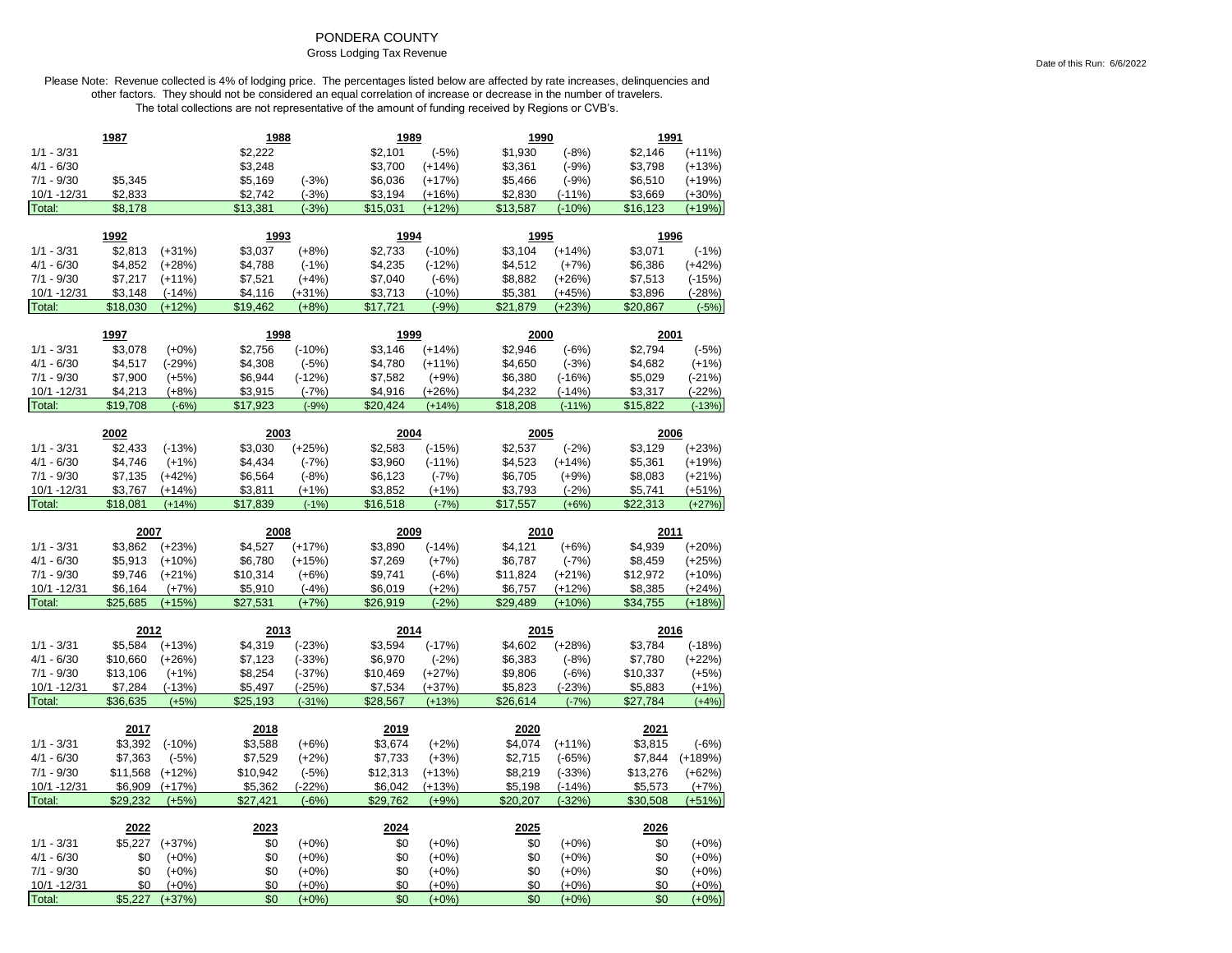## TETON COUNTY

#### Gross Lodging Tax Revenue

|                        | 1987                 |                      | 1988                |                      | 1989                |                      | 1990                |                     | 1991                |                    |
|------------------------|----------------------|----------------------|---------------------|----------------------|---------------------|----------------------|---------------------|---------------------|---------------------|--------------------|
| $1/1 - 3/31$           |                      |                      | \$219               |                      | \$364               | $(+66%)$             | \$755               | $(+107%)$           | \$549               | $(-27%)$           |
| $4/1 - 6/30$           |                      |                      | \$1,533             |                      | \$1,611             | $(+5%)$              | \$2,305             | $(+43%)$            | \$2,192             | $(-5%)$            |
| $7/1 - 9/30$           | \$2,667              |                      | \$3,889             | $(+46%)$             | \$4,006             | $(+3%)$              | \$5,385             | $(+34%)$            | \$6,178             | $(+15%)$           |
| 10/1 -12/31            | \$500                |                      | \$854               | $(+71%)$             | \$1,243             | $(+46%)$             | \$1,565             | $(+26%)$            | \$1,585             | $(+1%)$            |
| Total:                 | \$3.167              |                      | \$6,495             | $(+50%)$             | \$7.224             | $(+11%)$             | \$10,010            | $(+39%)$            | \$10,504            | $(+5%)$            |
|                        |                      |                      |                     |                      |                     |                      |                     |                     |                     |                    |
|                        | 1992                 |                      | 1993                |                      | 1994                |                      | 1995                |                     | 1996                |                    |
| $1/1 - 3/31$           | \$895                | $(+63%)$             | \$766               | $(-14%)$             | \$991               | $(+29%)$             | \$835               | $(-16%)$            | \$752               | $(-10%)$           |
| $4/1 - 6/30$           | \$2,547              | $(+16%)$             | \$2,732             | $(+7%)$              | \$2,348             | $(-14%)$             | \$2,661             | (+13%)              | \$3,576             | $(+34%)$           |
| $7/1 - 9/30$           | \$6,365              | $(+3%)$              | \$6,713             | $(+5%)$              | \$6,269             | $(-7%)$              | \$6,600             | $(+5%)$             | \$10,823            | $(+64%)$           |
| 10/1 - 12/31           | \$1,633              | $(+3%)$              | \$1,822             | $(+12%)$             | \$1,943             | $(+7%)$              | \$2,035             | $(+5%)$             | \$4,287             | $(+111%)$          |
| Total:                 | \$11,440             | $(+9%)$              | \$12,033            | $(+5%)$              | \$11,551            | $(-4%)$              | \$12,131            | $(+5%)$             | \$19,438            | $(+60%)$           |
|                        | 1997                 |                      | 1998                |                      | 1999                |                      | 2000                |                     | 2001                |                    |
| $1/1 - 3/31$           | \$1,923              | $(+156%)$            | \$2,854             | $(+48%)$             | \$2,989             | $(+5%)$              | \$2,757             | $(-8%)$             | \$2,541             | $(-8%)$            |
| $4/1 - 6/30$           | \$5,691              | $(+59%)$             | \$7,086             | $(+25%)$             | \$6,589             | $(-7%)$              | \$7,729             | $(+17%)$            | \$7,311             | $(-5%)$            |
| $7/1 - 9/30$           | \$13,723             | $(+27%)$             | \$14,355            | $(+5%)$              | \$14,160            | $(-1%)$              | \$15,612            | $(+10%)$            | \$13,361            | $(-14%)$           |
| 10/1 - 12/31           | \$5,232              | $(+22%)$             | \$6,249             | $(+19%)$             | \$5,689             | $(-9%)$              | \$5,028             | $(-12%)$            | \$6,712             | $(+33%)$           |
| Total:                 | \$26,569             | $(+37%)$             | \$30,544            | $(+15%)$             | \$29,427            | $(-4%)$              | \$31,126            | $(+6%)$             | \$29,926            | $(-4%)$            |
|                        |                      |                      |                     |                      |                     |                      |                     |                     |                     |                    |
| $1/1 - 3/31$           | 2002<br>\$2,508      | $(-1%)$              | 2003<br>\$2,354     | $(-6%)$              | 2004<br>\$2,142     | $(-9%)$              | 2005<br>\$2,634     | $(+23%)$            | 2006<br>\$3,234     | $(+23%)$           |
| $4/1 - 6/30$           | \$6,570              |                      | \$6,310             | $(-4%)$              | \$6,771             |                      | \$7,309             | $(+8%)$             | \$8,030             | $(+10%)$           |
| $7/1 - 9/30$           | \$17,586             | $(-10%)$<br>$(+32%)$ | \$15,114            |                      | \$14,176            | $(+7%)$              | \$17,553            | $(+24%)$            | \$18,159            | $(+3%)$            |
| 10/1 - 12/31           | \$5,673              | $(-15%)$             | \$4,693             | $(-14%)$<br>$(-17%)$ | \$4,718             | $(-6%)$<br>$(+1%)$   | \$5,669             | $(+20%)$            | \$6,847             | $(+21%)$           |
| Total:                 | \$32,337             | $(+8%)$              | \$28,472            | $(-12%)$             | \$27,807            | $(-2%)$              | \$33,165            | $(+19%)$            | \$36,270            | $(+9%)$            |
|                        |                      |                      |                     |                      |                     |                      |                     |                     |                     |                    |
|                        |                      |                      |                     |                      |                     |                      |                     |                     |                     |                    |
|                        | 2007                 |                      | 2008                |                      | 2009                |                      | 2010                |                     | 2011                |                    |
| $1/1 - 3/31$           | \$4,140              | $(+28%)$             | \$3,727             | $(-10%)$             | \$3,602             | $(-3%)$              | \$3,709             | $(+3%)$             | \$4,446             | $(+20%)$           |
| $4/1 - 6/30$           | \$9,119              | $(+14%)$             | \$9,226             | $(+1%)$              | \$7,691             | $(-17%)$             | \$8,644             | $(+12%)$            | \$7,597             | $(-12%)$           |
| $7/1 - 9/30$           | \$19,274             | $(+6%)$              | \$18,574            | $(-4%)$              | \$17,108            | $(-8%)$              | \$19,906            | $(+16%)$            | \$20,720            | $(+4%)$            |
| 10/1 - 12/31           | \$6,364              | $(-7%)$              | \$6,339             | $(-0%)$              | \$6,066             | $(-4%)$              | \$8,347             | $(+38%)$            | \$9,155             | $(+10%)$           |
| Total:                 | \$38,897             | $(+7%)$              | \$37,865            | $(-3%)$              | \$34,467            | $(-9%)$              | \$40,606            | $(+18%)$            | \$41,919            | $(+3%)$            |
|                        |                      |                      |                     |                      |                     |                      |                     |                     |                     |                    |
|                        | 2012                 |                      | 2013                |                      | 2014                |                      | 2015                |                     | 2016                |                    |
| $1/1 - 3/31$           | \$7,415              | $(+67%)$             | \$5,886             | $(-21%)$             | \$5,592             | $(-5%)$              | \$5,720             | $(+2%)$             | \$6,277             | $(+10%)$           |
| $4/1 - 6/30$           | \$13,416             | $(+77%)$             | \$11,289            | $(-16%)$             | \$14,074            | $(+25%)$             | \$9,493             | $(-33%)$            | \$11,102            | $(+17%)$           |
| $7/1 - 9/30$           | \$22,765             | $(+10%)$             | \$19,609            | $(-14%)$             | \$24,109            | $(+23%)$             | \$22,332            | $(-7%)$             | \$22,752            | $(+2%)$            |
| 10/1 - 12/31<br>Total: | \$10,424<br>\$54,020 | $(+14%)$<br>$(+29%)$ | \$8,645<br>\$45,429 | $(-17%)$<br>$(-16%)$ | \$7,676<br>\$51,452 | $(-11%)$<br>$(+13%)$ | \$9,140<br>\$46,685 | $(+19%)$<br>$(-9%)$ | \$8,314<br>\$48,444 | $(-9%)$<br>$(+4%)$ |
|                        |                      |                      |                     |                      |                     |                      |                     |                     |                     |                    |
|                        | 2017                 |                      | 2018                |                      | 2019                |                      | 2020                |                     | 2021                |                    |
| $1/1 - 3/31$           | \$7,441              | $(+19%)$             | \$4,458             | $(-40%)$             | \$4,344             | $(-3%)$              | \$4,965             | $(+14%)$            | \$7,421             | $(+49%)$           |
| $4/1 - 6/30$           | \$11,727             | $(+6%)$              | \$11,032            | $(-6%)$              | \$11,867            | $(+8%)$              | \$6,740             | $(-43%)$            | \$15,162            | $(+125%)$          |
| $7/1 - 9/30$           | \$25,633             | $(+13%)$             | \$24,575            | $(-4%)$              | \$22,479            | $(-9%)$              | \$16,716            | $(-26%)$            | \$26,276            | $(+57%)$           |
| 10/1 - 12/31           | \$6,004              | $(-28%)$             | \$7,235             | $(+21%)$             | \$7,833             | $(+8%)$              | \$7,465             | $(-5%)$             | \$12,231            | $(+64%)$           |
| Total:                 | \$50,804             | $(+5%)$              | \$47,301            | $(-7%)$              | \$46,523            | $(-2%)$              | \$35,886            | $(-23%)$            | \$61,090            | $(+70%)$           |
|                        | 2022                 |                      | 2023                |                      | 2024                |                      | 2025                |                     | 2026                |                    |
| $1/1 - 3/31$           | \$9,846              | $(+33%)$             | \$0                 | $(+0%)$              | \$0                 | $(+0\%)$             | \$0                 | $(+0%)$             | \$0                 | $(+0%)$            |
| $4/1 - 6/30$           | \$0                  | $(+0\%)$             | \$0                 | $(+0\%)$             | \$0                 | $(+0%)$              | \$0                 | $(+0\%)$            | \$0                 | $(+0\%)$           |
| $7/1 - 9/30$           | \$0                  | $(+0%)$              | \$0                 | $(+0%)$              | \$0                 | $(+0%)$              | \$0                 | $(+0\%)$            | \$0                 | $(+0%)$            |
| 10/1 -12/31<br>Total:  | \$0<br>\$9,846       | $(+0%)$<br>$(+33%)$  | \$0<br>\$0          | $(+0%)$<br>$(+0%)$   | \$0<br>\$0          | $(+0%)$<br>$(+0%)$   | \$0<br>\$0          | $(+0%)$<br>$(+0%)$  | \$0<br>\$0          | $(+0%)$<br>$(+0%)$ |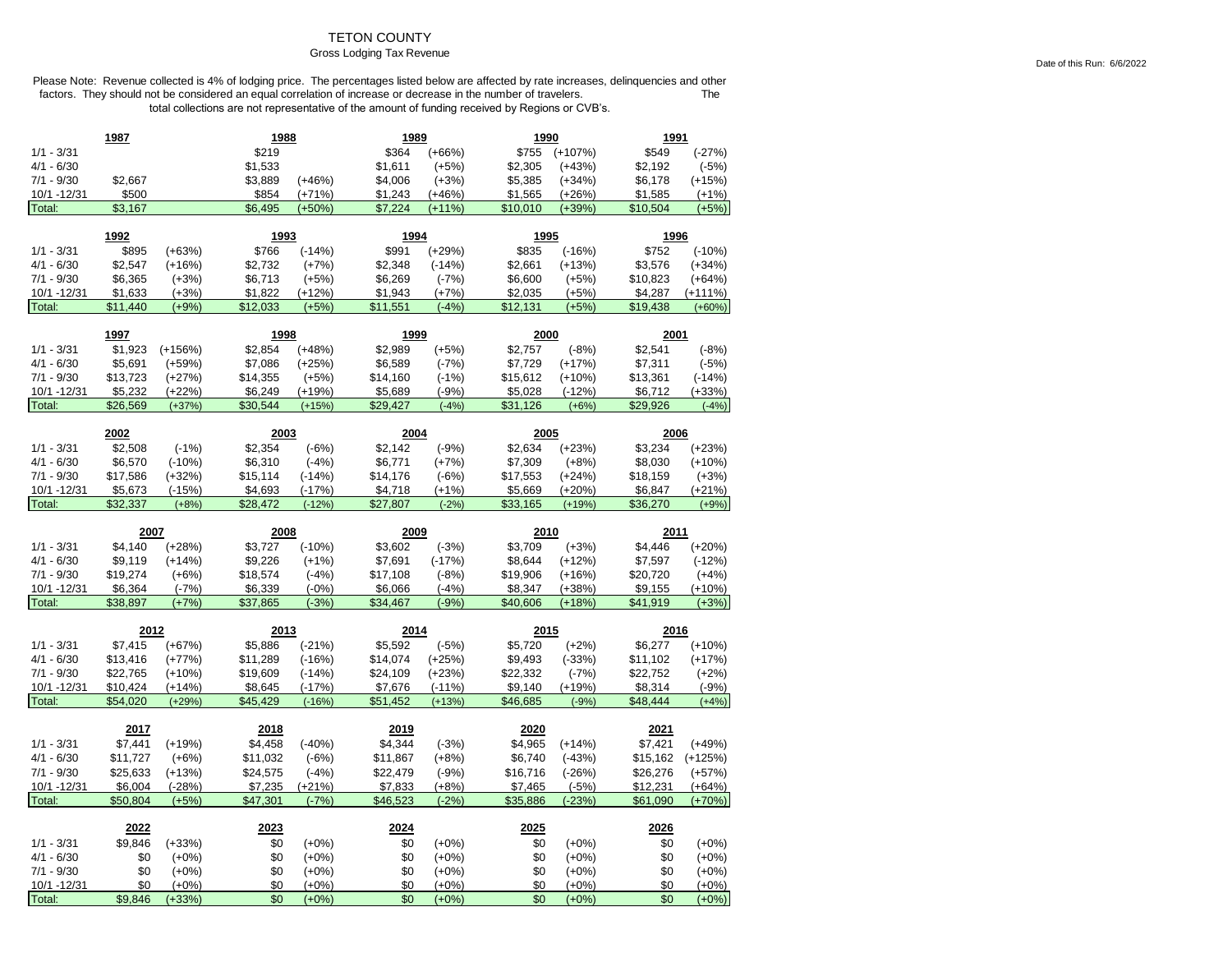## TOOLE COUNTY

#### Gross Lodging Tax Revenue

|                              | 1987          |                    | 1988       |                    | 1989       |                    | 1990       |                    | 1991       |                    |
|------------------------------|---------------|--------------------|------------|--------------------|------------|--------------------|------------|--------------------|------------|--------------------|
| $1/1 - 3/31$                 |               |                    | \$4,818    |                    | \$4,684    | $(-3%)$            | \$4,954    | $(+6%)$            | \$5,754    | $(+16%)$           |
| $4/1 - 6/30$                 |               |                    | \$6,626    |                    | \$7,597    | $(+15%)$           | \$9,278    | $(+22%)$           | \$10,555   | $(+14%)$           |
| $7/1 - 9/30$                 | \$10,915      |                    | \$11,234   | $(+3%)$            | \$12,918   | $(+15%)$           | \$15,624   | (+21%)             | \$16,646   | $(+7%)$            |
| 10/1 - 12/31                 | \$4,511       |                    | \$4,896    | $(+9%)$            | \$5,727    | $(+17%)$           | \$6,118    | $(+7%)$            | \$7,615    | $(+24%)$           |
| Total:                       | \$15,427      |                    | \$27,574   | $(+5%)$            | \$30,926   | $(+12%)$           | \$35,974   | $(+16%)$           | \$40,570   | $(+13%)$           |
|                              | 1992          |                    | 1993       |                    | 1994       |                    | 1995       |                    | 1996       |                    |
| $1/1 - 3/31$                 | \$7,497       | $(+30%)$           | \$6,213    | $(-17%)$           | \$6,506    | $(+5%)$            | \$6,840    | $(+5%)$            | \$7,457    | $(+9%)$            |
| $4/1 - 6/30$                 | \$11,610      | $(+10%)$           | \$11,907   | $(+3%)$            | \$10,683   | $(-10%)$           | \$12,877   | (+21%)             | \$14,195   | $(+10%)$           |
| $7/1 - 9/30$                 | \$18,631      | $(+12%)$           | \$18,142   | $(-3%)$            | \$20,590   | $(+13%)$           | \$25,066   | $(+22%)$           | \$24,026   | $(-4%)$            |
| 10/1 - 12/31                 | \$7,034       | $(-8%)$            | \$6,561    | $(-7%)$            | \$7,680    | $(+17%)$           | \$8,313    | $(+8%)$            | \$9,909    | $(+19%)$           |
| Total:                       | \$44,772      | $(+10%)$           | \$42,823   | $(-4%)$            | \$45,459   | $(+6%)$            | \$53,096   | $(+17%)$           | \$55,587   | $(+5%)$            |
|                              |               |                    |            |                    |            |                    |            |                    |            |                    |
|                              | 1997          |                    | 1998       |                    | 1999       |                    | 2000       |                    | 2001       |                    |
| $1/1 - 3/31$                 | \$9,652       | $(+29%)$           | \$10,252   | $(+6%)$            | \$9,732    | $(-5%)$            | \$9,848    | $(+1%)$            | \$10,328   | $(+5%)$            |
| $4/1 - 6/30$                 | \$16,971      | $(+20%)$           | \$16,517   | $(-3%)$            | \$16,760   | $(+1%)$            | \$17,500   | $(+4%)$            | \$19,175   | $(+10%)$           |
| $7/1 - 9/30$                 | \$26,715      | $(+11%)$           | \$27,497   | $(+3%)$            | \$27,465   | $(-0%)$            | \$27,696   | $(+1%)$            | \$23,861   | $(-14%)$           |
| 10/1 - 12/31                 | \$12,027      | $(+21%)$           | \$10,316   | $(-14%)$           | \$11,396   | $(+10%)$           | \$11,209   | $(-2%)$            | \$12,545   | $(+12%)$           |
| Total:                       | \$65,365      | $(+18%)$           | \$64,582   | $(-1%)$            | \$65,353   | $(+1%)$            | \$66,253   | $(+1%)$            | \$65,909   | $(-1%)$            |
|                              | 2002          |                    | 2003       |                    | 2004       |                    | 2005       |                    | 2006       |                    |
| $1/1 - 3/31$                 | \$9,367       | $(-9%)$            | \$10,400   | $(+11%)$           | \$10,959   | $(+5%)$            | \$10,450   | $(-5%)$            | \$14,200   | $(+36%)$           |
| $4/1 - 6/30$                 | \$20,423      | $(+7%)$            | \$18,387   | $(-10%)$           | \$18,934   | $(+3%)$            | \$19,238   | $(+2%)$            | \$22,530   | $(+17%)$           |
| $7/1 - 9/30$                 | \$29,505      | $(+24%)$           | \$29,233   | $(-1%)$            | \$28,945   | $(-1%)$            | \$32,554   | $(+12%)$           | \$32,471   | $(-0%)$            |
| 10/1 - 12/31                 | \$14,757      | $(+18%)$           | \$14,790   | $(+0%)$            | \$12,761   | $(-14%)$           | \$14,648   | (+15%)             | \$20,072   | $(+37%)$           |
| Total:                       | \$74,052      | $(+12%)$           | \$72,809   | $(-2%)$            | \$71,599   | $(-2%)$            | \$76,891   | $(+7%)$            | \$89,273   | $(+16%)$           |
|                              |               |                    |            |                    |            |                    |            |                    |            |                    |
|                              |               |                    |            |                    |            |                    |            |                    |            |                    |
|                              | 2007          |                    | 2008       |                    | 2009       |                    | 2010       |                    | 2011       |                    |
| $1/1 - 3/31$                 | \$14,927      | $(+5%)$            | \$16,622   | $(+11%)$           | \$20,790   | $(+25%)$           | \$18,662   | $(-10%)$           | \$27,654   | $(+48%)$           |
| 4/1 - 6/30                   | \$23,793      | $(+6%)$            | \$31,274   | $(+31%)$           | \$30,678   | $(-2%)$            | \$30,850   | $(+1%)$            | \$33,632   | $(+9%)$            |
| $7/1 - 9/30$                 | \$39,119      | $(+20%)$           | \$41,040   | $(+5%)$            | \$39,487   | $(-4%)$            | \$45,739   | $(+16%)$           | \$45,289   | $(-1%)$            |
| 10/1 - 12/31                 | \$18,606      | $(-7%)$            | \$23,741   | $(+28%)$           | \$21,116   | $(-11%)$           | \$27,371   | $(+30%)$           | \$23,241   | $(-15%)$           |
|                              | \$96,444      | $(+8%)$            | \$112,678  | $(+17%)$           | \$112,071  | $(-1%)$            | \$122,621  | $(+9%$             | \$129,816  | $(+6%)$            |
| Total:                       | <u> 2012 </u> |                    | 2013       |                    | 2014       |                    | 2015       |                    | 2016       |                    |
| $1/1 - 3/31$                 | \$28,450      | $(+3%)$            | \$22,346   | $(-21%)$           | \$27,054   | $(+21%)$           | \$25,053   | $(-7%)$            | \$21,477   | $(-14%)$           |
| $4/1 - 6/30$                 | \$35,664      | $(+6%)$            | \$36,751   | $(+3%)$            | \$42,092   | $(+15%)$           | \$42,687   | $(+1%)$            | \$40,762   | $(-5%)$            |
| $7/1 - 9/30$                 | \$57,606      | $(+27%)$           | \$58,353   | $(+1%)$            | \$64,792   | $(+11%)$           | \$58,077   | $(-10%)$           | \$61,070   | $(+5%)$            |
| 10/1 -12/31                  | \$32,519      | $(+40%)$           | \$27,863   | $(-14%)$           | \$36,041   | $(+29%)$           | \$25,095   | $(-30%)$           | \$25,659   | $(+2%)$            |
| Total:                       | \$154,239     | $(+19%)$           | \$145,312  | $(-6%)$            | \$169,978  | $(+17%)$           | \$150,912  | $(-11%)$           | \$148,969  | $(-1%)$            |
|                              | 2017          |                    | 2018       |                    | 2019       |                    | 2020       |                    | 2021       |                    |
| $1/1 - 3/31$                 | \$22,421      | $(+4%)$            | \$27,235   | $(+21%)$           | \$21,840   | $(-20%)$           | \$26,486   | $(+21%)$           | \$19,282   | $(-27%)$           |
| $4/1 - 6/30$                 | \$44,270      | $(+9%)$            | \$48,514   | $(+10%)$           | \$45,383   | $(-6%)$            | \$25,553   | $(-44%)$           | \$41,839   | $(+64%)$           |
| $7/1 - 9/30$                 | \$67,457      | $(+10%)$           | \$70,252   | $(+4%)$            | \$69,645   | $(-1%)$            | \$35,357   | $(-49%)$           | \$78,757   | $(+123%)$          |
| 10/1 - 12/31                 | \$27,523      | $(+7%)$            | \$32,922   | $(+20%)$           | \$30,446   | $(-8%)$            | \$26,948   | $(-11%)$           | \$39,642   | $(+47%)$           |
| Total:                       | \$161,671     | $(+9%)$            | \$178,924  | $(+11%)$           | \$167,315  | $(-6%)$            | \$114,345  | $(-32%)$           | \$179,521  | $(+57%)$           |
|                              |               |                    |            |                    |            |                    |            |                    |            |                    |
|                              | 2022          |                    | 2023       |                    | 2024       |                    | 2025       |                    | 2026       |                    |
| $1/1 - 3/31$                 | \$28,697      | $(+49%)$           | \$0        | $(+0%)$            | \$0        | $(+0%)$            | \$0        | $(+0%)$            | \$0        | $(+0%)$            |
| $4/1 - 6/30$<br>$7/1 - 9/30$ | \$0<br>\$0    | $(+0%)$<br>$(+0%)$ | \$0<br>\$0 | $(+0%)$            | \$0<br>\$0 | $(+0%)$            | \$0<br>\$0 | $(+0%)$            | \$0<br>\$0 | $(+0%)$            |
| 10/1 - 12/31                 | \$0           | $(+0%)$            | \$0        | $(+0%)$<br>$(+0%)$ | \$0        | $(+0%)$<br>$(+0%)$ | \$0        | $(+0%)$<br>$(+0%)$ | \$0        | $(+0%)$<br>$(+0%)$ |